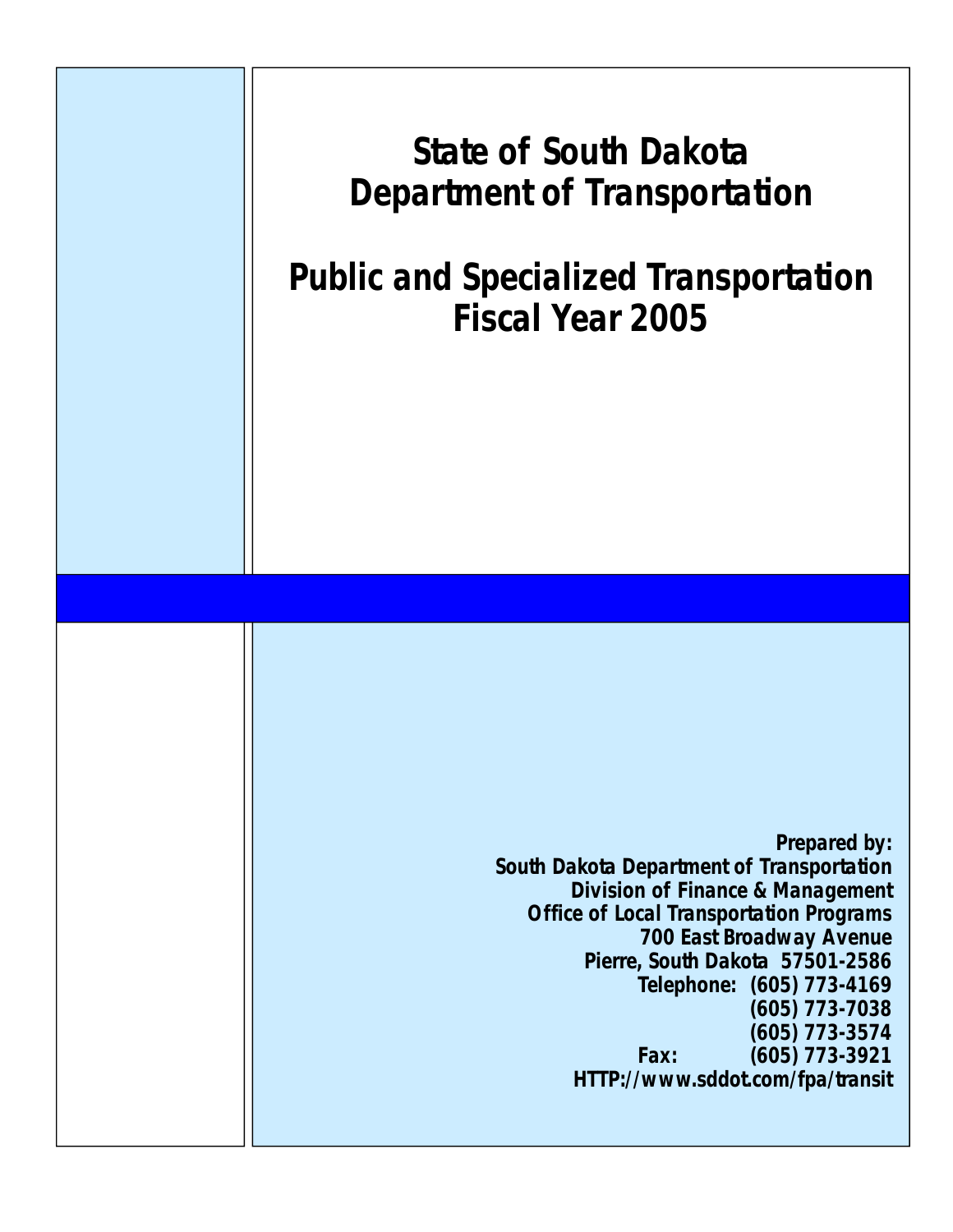## **Introduction**

#### **Welcome to the South Dakota Department of Transportation's Public and Special Transportation statistical report for Fiscal Year 2005.**

**This report is published annually and condenses the fiscal year administration and operational records for the 21 rural public transit systems in South Dakota. The report is published largely to provide information about the performance of the public transit programs for the current fiscal year. The report is distributed to state and local officials, support agencies, and boards of directors.** 

> **\*Please note that our division and office name have changed. We are now known as:**  *Division of Finance & Management Office of Local Transportation Programs*  **All other contact information remains the same.**

> > **Please send any questions or comments to:**

**Melissa Schofield or Jackie Mattheis South Dakota Department of Transportation Division of Finance & Management Office of Local Transportation Programs 700 East Broadway Avenue Pierre, South Dakota 57501-2586 Melissa.Schofield@state.sd.us—605/773-7038 Jackie.Mattheis@state.sd.us—605/773-4169** 

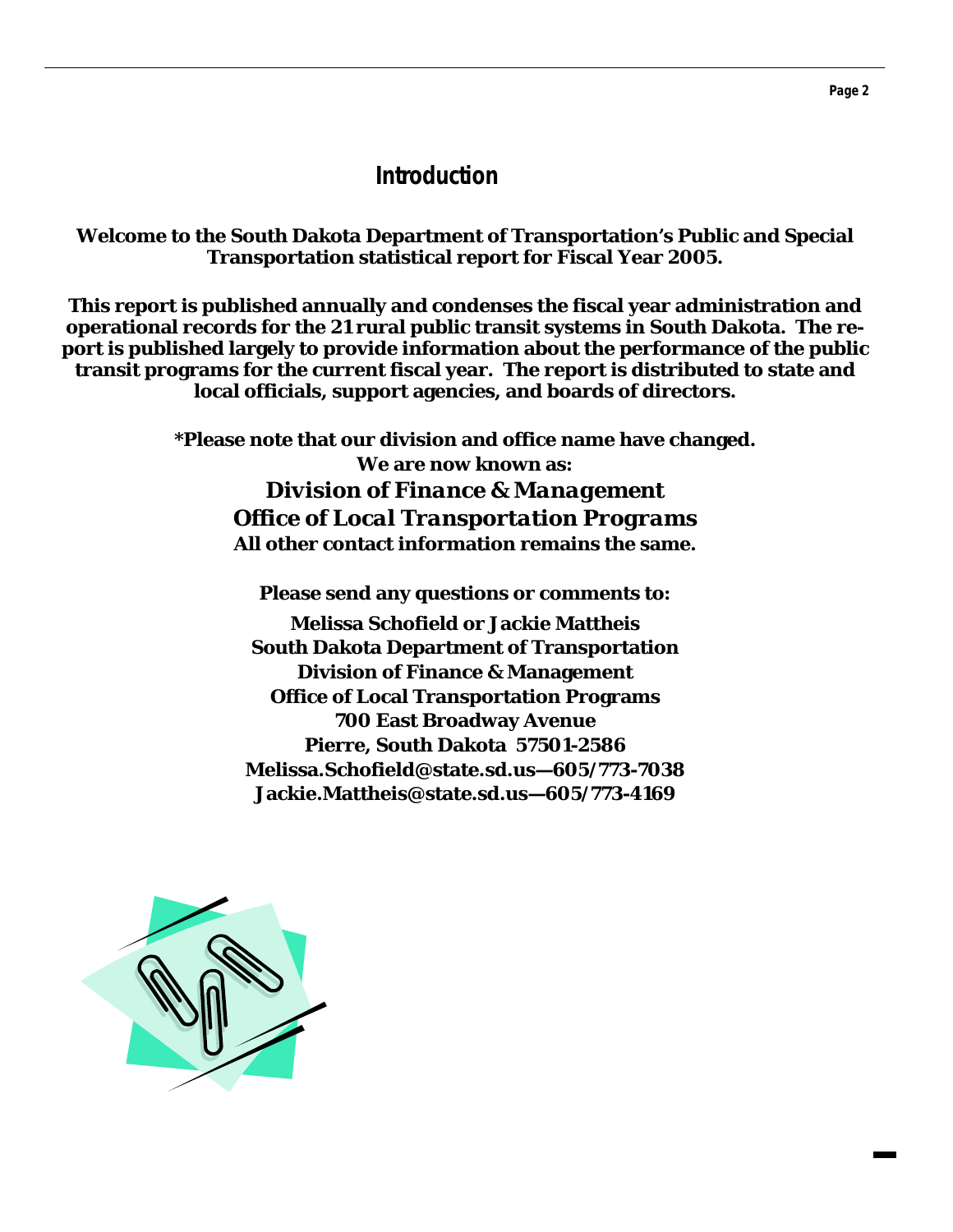#### **Page 3**

## **Table of Contents**

| Introduction             |                                                                       | 3        |
|--------------------------|-----------------------------------------------------------------------|----------|
| <b>Executive Summary</b> |                                                                       | $4 - 5$  |
| <b>Chapter 1</b>         | <b>Fiscal Year 2005 Specialized Transportation Statistics</b>         | 6        |
| <b>Chapter 2</b>         | Fiscal Year 2005 Section 5311—Administration and Operating Statistics |          |
|                          | <b>Rural Public Transportation System Data</b>                        | $9 - 29$ |
| Chapter 3                | Other Fiscal Year 2005 Transit Program Statistics                     | 30       |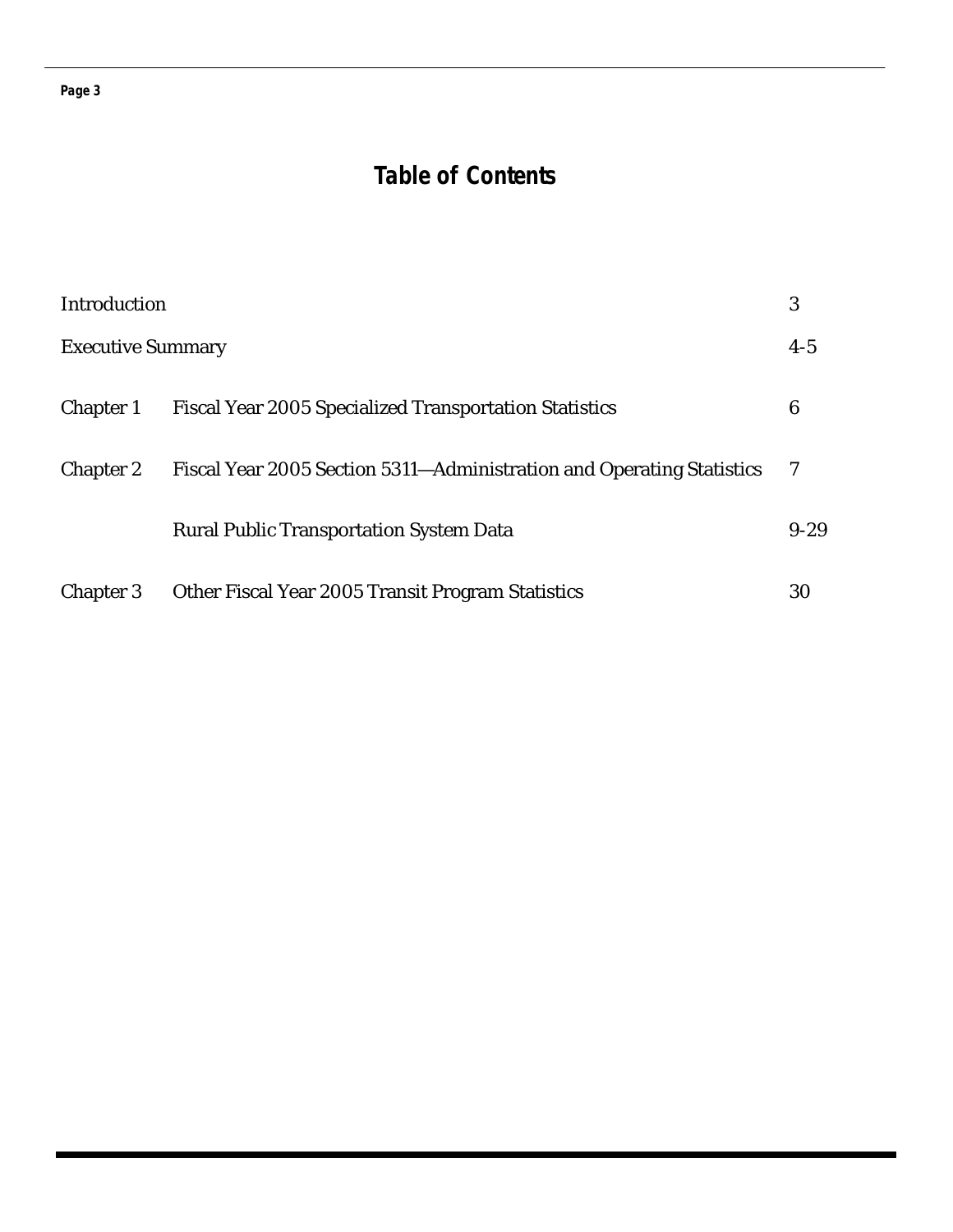## **Executive Summary**

- Public and specialized transportation services in South Dakota continue to expand. Approximately fifty organizations are currently providing some form of transit services covering approximately 70 percent of the geographic areas within South Dakota. These transit organizations assist a growing number of elderly citizens, citizens with disabilities, school age children and low income citizens gain access to needed medical, nutrition, education, employment, social and commercial services, particularly in the rural areas of South Dakota.
- Transit providers range in size from the City of Sioux Falls Transit, which provides daily fixed route/fixed schedule services, to small senior citizens centers in rural small towns which provide demand-response services with schedules and destinations determined on a day-to-day basis.
- The South Dakota Department of Transportation, Division of Finance & Management, Office of Local Transportation Programs, administers several programs through the United States Federal Transit Administration (FTA) which support public and specialized transportation service providers in South Dakota. These programs include:
	- 1. Section 5303 urban transit planning assistance program funds transit planning ac tivities in the metropolitan areas of South Dakota including Sioux Falls, Rapid City, and North Sioux City.
	- 2. Section 5310 program provides capital grants to private nonprofit organizations to assist them in providing transportation services for elderly persons and/or persons with disabilities.
- Section 5310 declares a national policy that elderly persons and persons with disabilities have the same right as other persons to utilize mass transportation services and facilities; that special efforts shall be made in the planning and design of mass transportation facilities and services to assure their availability to elderly persons and persons with disabilities; and that all Federal programs offering assistance in the field of mass transportation should contain provisions implementing this policy.
- The goal of the Section 5310 program is to provide assistance in meeting the transportation needs of elderly persons and persons with disabilities where public transportation services are unavailable, insufficient, or inappropriate. The Section 5310 program is designed to supplement FTA's other capital assistance programs by funding transportation projects for elderly persons and persons with disabilities in all areas: urbanized, small urban, and rural. Although grant recipients are private nonprofit organizations usually with specific clientele; transportation services funded under this program may be open to other riders once the immediate transportation needs of the grant recipient's organization are satisfied.
	- 3. Section 5311 provides capital, administration, and operating grants for public trans portation service projects in non-urbanized areas (less than 50,000 population).
- Section 5311 funds are available for capital, operating and project administration costs for rural public transportation projects in areas other than urbanized areas (50,000 population). Public transportation is defined to mean mass transportation by bus, rail, or other conveyance, either publicly or privately owned, which provides service to the general public on a regular and continuing basis. Public transportation services funded by Section 5311 may be designed to maximize usage by transportation disadvantaged persons, provided that the general public is offered an equal opportunity to utilize the transportation services.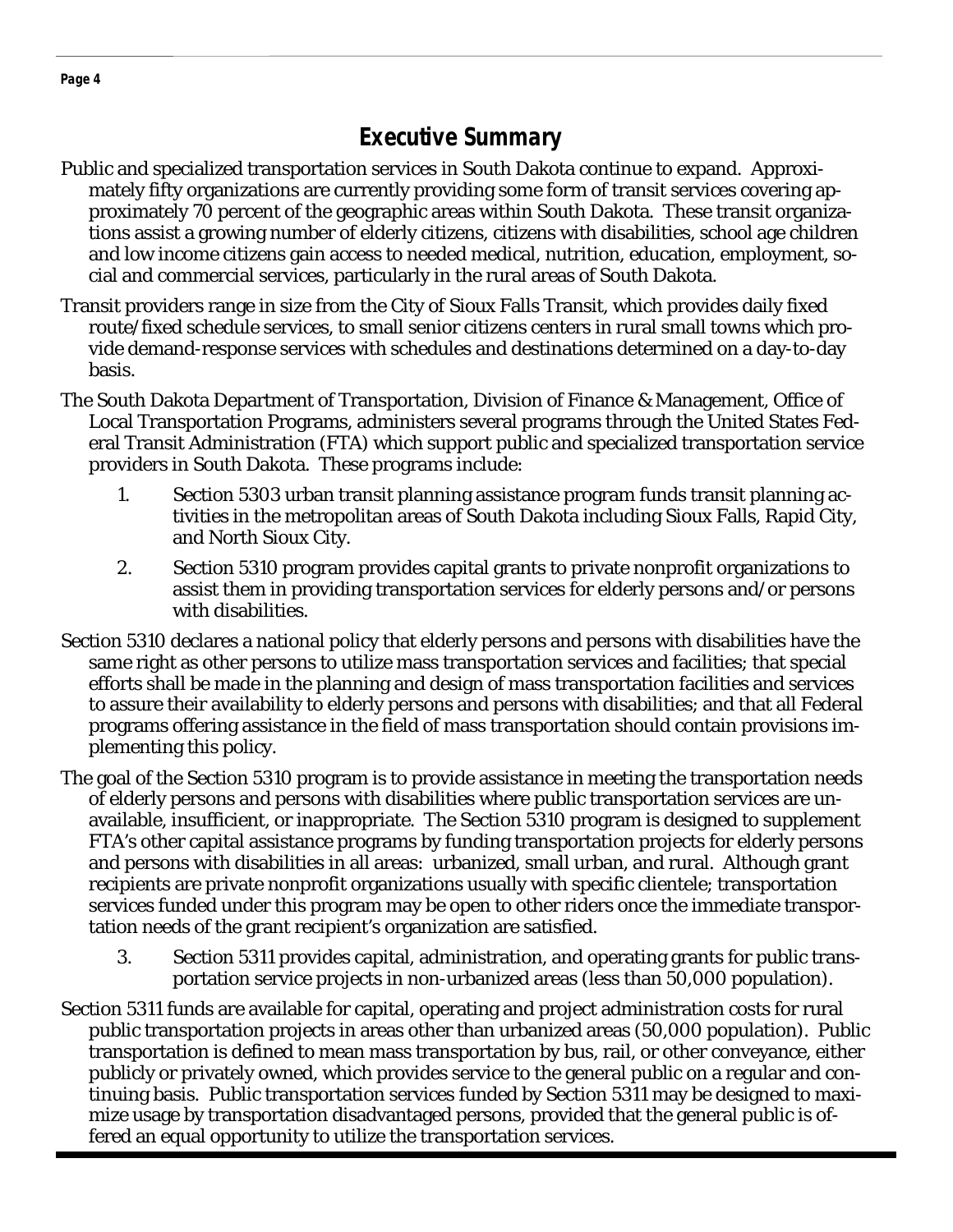## **Executive Summary—Continued**

Capital expenses under Sections 5309 and 5311 programs include the acquisition, construction, and improvement of public transportation facilities and equipment needed for an efficient and coordinated public transportation system.

- 4. The FTA Section 18(h) Rural Technical Assistance (RTAP) program provides funds to support the training and technical assistance needs of rural transit operators and drivers.
- 5. The South Dakota Public and Specialized Transportation Assistance Fund provides state dollars to help meet the local matching fund requirements of Federal transit program grantees.
- The Office of Local Transportation Programs and the South Dakota Department of Social Services, Division of Adult Services and Aging have again agreed to work in close coordination in matters pertaining to transportation services for the elderly and handicapped. Each year, the Division of Adult Services and Aging provides funds, which are dispersed through our office to offset transportation costs for some agencies. These funds are referred to as Title III-B funds throughout this book.
- During Fiscal Year 2005, 305 vehicles funded by FTA Section 5307, FTA Section 5309, FTA Section 5310, and FTA Section 5311, including a few non-FTA funded vehicles receiving FTA Section 5311 operating funds, provided rural public and special transportation services in South Dakota. These 305 vehicles traveled 3,118,578 miles and carried 1,378,500 passengers during Fiscal Year 2005.
- The transit systems operating in Sioux Falls and Rapid City receive FTA Section 5307 urban transit capital and operating funds directly from FTA. During Calendar Year 2005, Sioux Falls and Rapid City public transit vehicles traveled 1,630,157 miles and carried 1,091,411 passengers.
- The Deadwood Trolley System provided 268,247 rides and traveled 175,000 miles during Fiscal Year 2005.



Public and special transportation service providers are a key element in the successful implementation of numerous other state policy objectives. A major state policy benefiting from FTA funded programs is the ongoing efforts to convert people from in-patient status at state human service institutions, to out-patient status in community-based facilities throughout South Dakota. Another benefited state policy is the effort to keep elderly citizens in their own homes in rural small towns, in an independent living status, instead of forcing them into the more costly nursing home environment or requiring them to migrate to larger urban areas for needed services.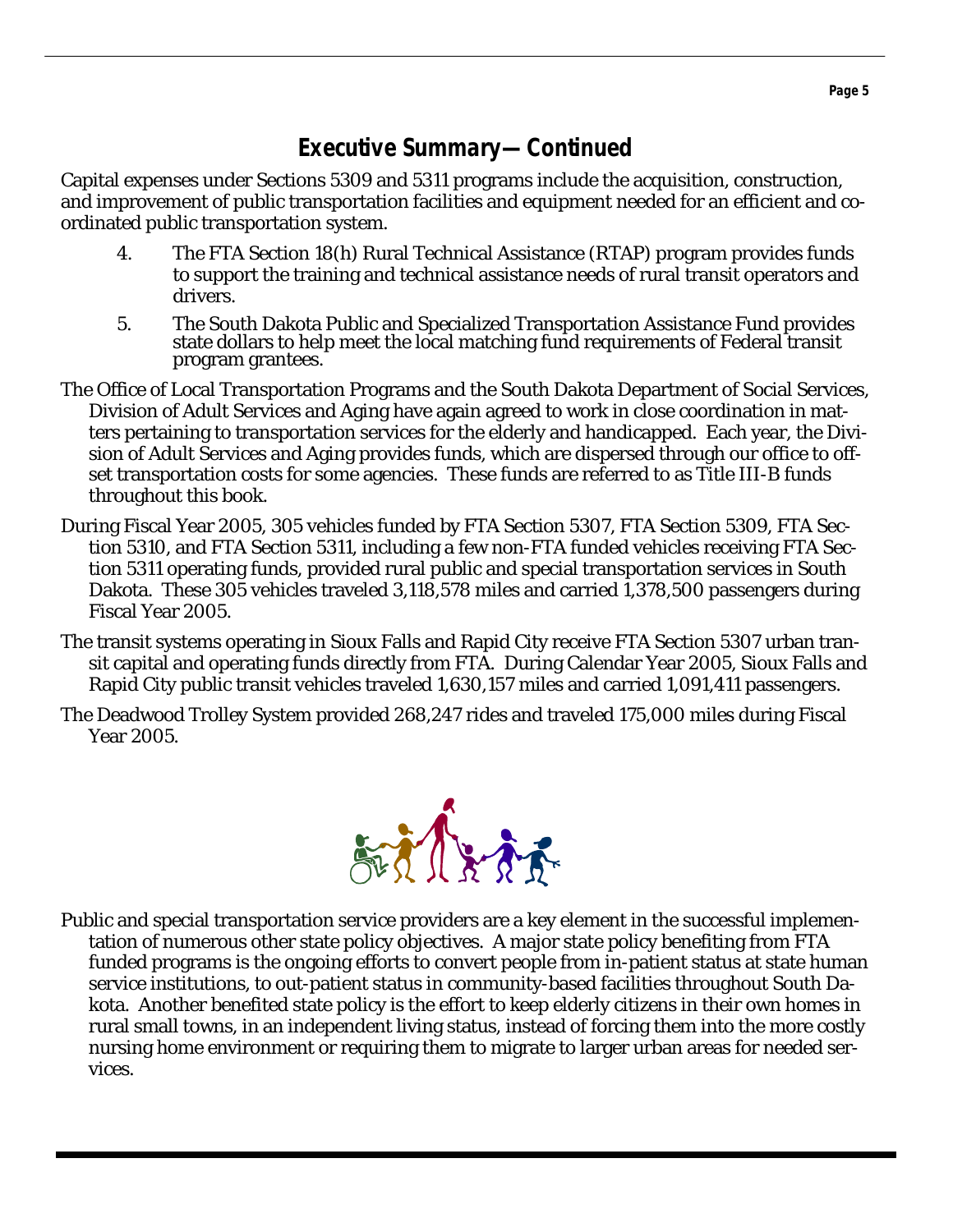**Chapter 1 Fiscal Year 2005 Specialized Transportation Statistics** 

During Fiscal Year 2005, 87 vehicles operating in South Dakota providing specialized transportation were funded under FTA Section 5309, FTA Section 5307, and FTA Section 5310 programs.

These vehicles traveled 462,793 miles and carried 178,085 passengers.



The Section 5310 program provides capital grants to private nonprofit organizations to assist them in providing transportation services for elderly persons and/or persons with disabilities.

**Page 6**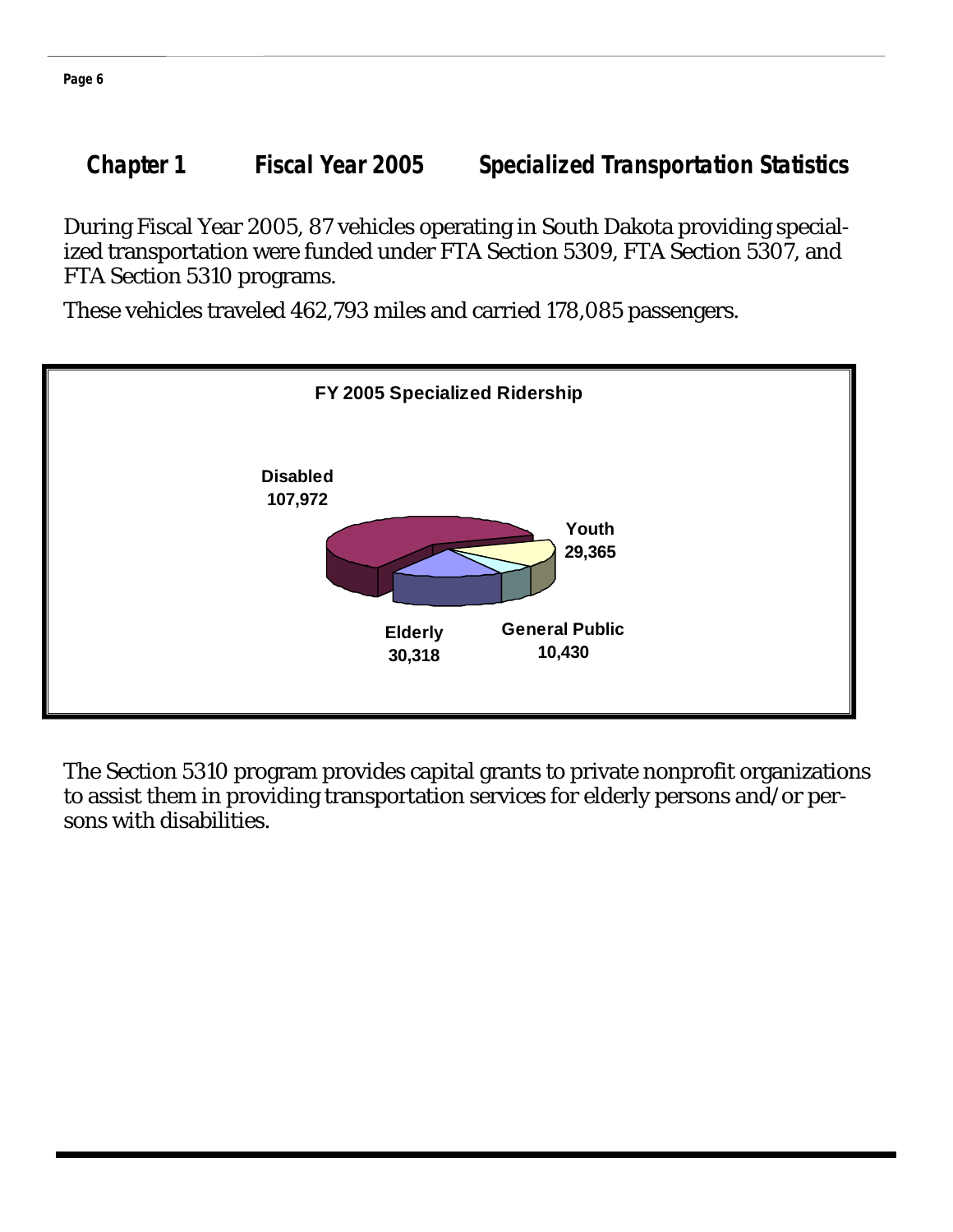## **Chapter 2 Fiscal Year 2005 Administration and Operating Statistics**

The goals of Section 5311 program are to:

 $\bullet$  Enhance the access of people in non-urbanized areas

to health care, shopping, education, employment, public service, and recreation

- ♦ Assist in the maintenance, development, improvement, and use of public transportation systems in rural and small urban areas.
- Encourage and make possible the most efficient use of federal funds used to provide passenger transportation in non-urbanized areas through the coordination of programs and services.

The Section 5311 program treats project administration expenses as a separate cost category from capital and operating expenses. Administration expenses are considered "non-operating", and are funded at 80% Federal share.

Operating expenses are considered those costs directly related to system operation. Net operating expenses are those that remain after operating revenues are subtracted from eligible operating expenses. Operating expenses are funded at 50% Federal share of the net operating expenses.

Local funds for the 21 rural public transit agencies represents over \$2.4 million. On average, local funds represent 41.9% of the funding to keep the rural public transits operating.

During Fiscal Year 2005, 21 organizations provided rural public demand-response transportation services in South Dakota. These organizations operated 218 vehicles and contracted with one taxi cab company for a total expenditure of \$5,475,217.58. These vehicles traveled 2,655,785 miles and carried 1,200,415 passengers.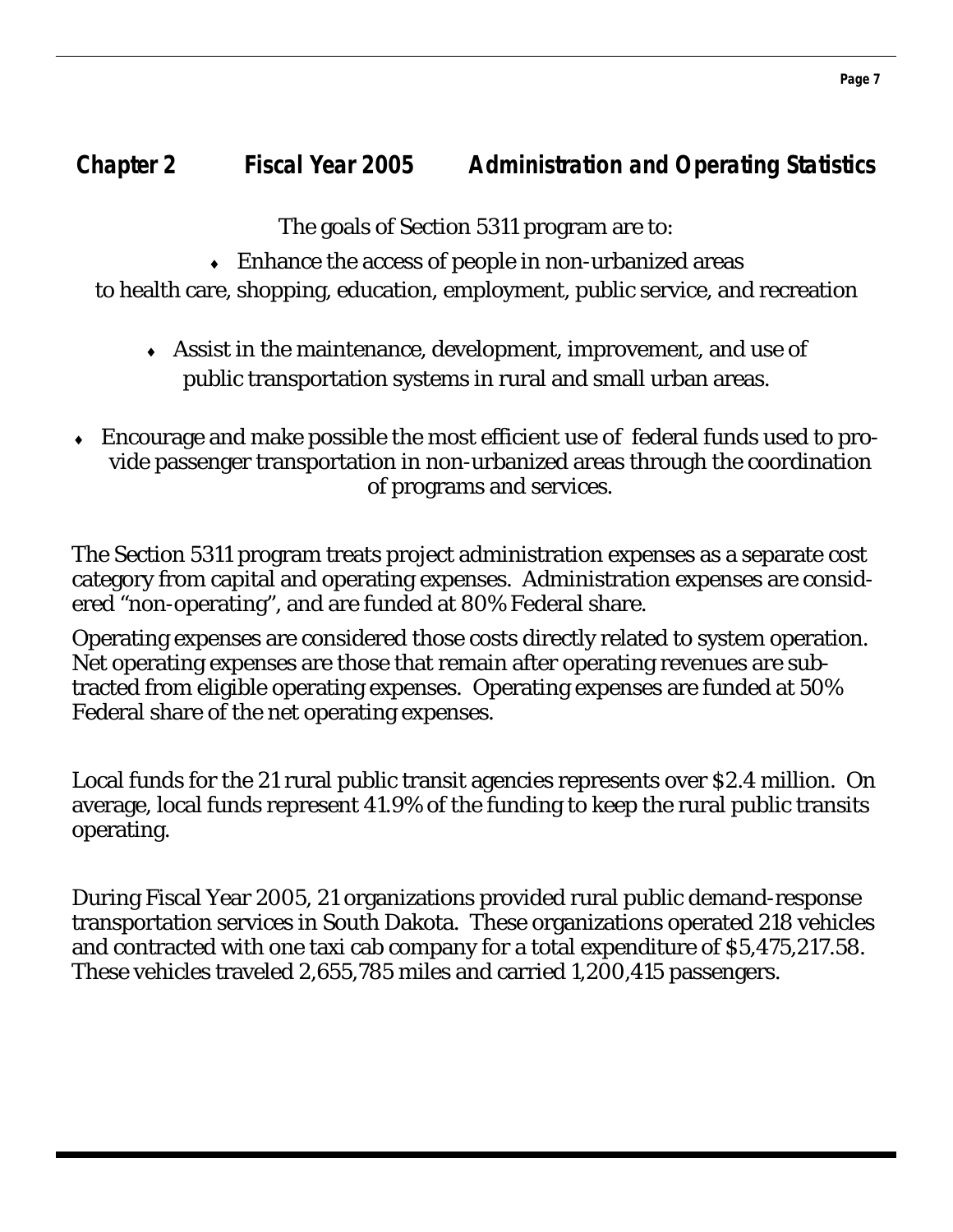# **Funding Sources of Rural Public Transit Systems Fiscal Year 2005**

**Local Funds = \$2,428,204** 

## **Section 5311 Funds = \$2,368,922**

## **State Funds = \$420,555**

**Title III-B Funds = \$257,537**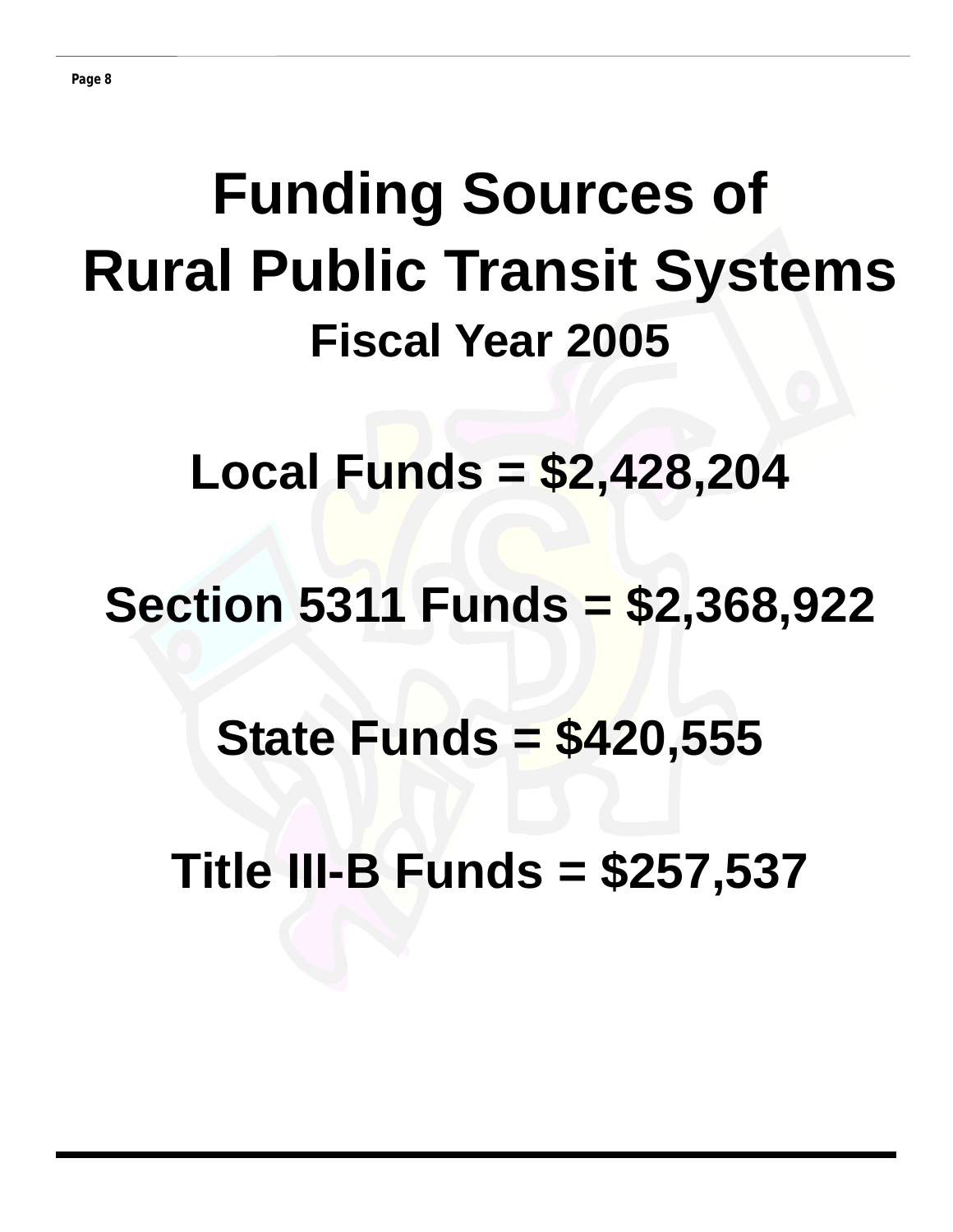## Aberdeen Ride Line – Aberdeen, South Dakota

Director: Dave Osborn

Aberdeen Ride Line serves Aberdeen and Brown County. Service is provided as requested in the county and smaller communities. Service is Monday through Friday, 7am to 7pm. Aberdeen Ride Line has 19 vehicles in operation.

## **Total Ridership and Miles Driven:**

|                                  |         | <b>Ride Type:</b>  |        |
|----------------------------------|---------|--------------------|--------|
| <b>Total Miles Driven:</b>       | 263,353 | Medical:           | 16,506 |
|                                  |         | Employment:        | 27,125 |
| <b>Ridership Characteristic:</b> |         | Nutrition:         | 870    |
| Elderly:                         | 26,616  | Social/Recreation: | 7,404  |
| Disabled:                        | 55,909  | Education:         | 35,792 |
| Youth:                           | 2,574   | Shopping:          | 7,226  |
| <b>General Public:</b>           | 11,288  | Other:             | 1,464  |
| Total:                           | 96,387  | Total:             | 96,387 |

## **Funding and Expenditures:**

| Section 5311 Funds:                         | \$132,111.79 | Total Administration Costs*: \$86,874.45 |              |
|---------------------------------------------|--------------|------------------------------------------|--------------|
| Title III-B Funds:                          | \$14,780.00  | <b>Total Operating Costs:</b>            | \$247,974.15 |
| State Funds:                                | \$50,148.00  | <b>Total Expenditures:</b>               | \$334,848.60 |
| Total State and Federal Funds: \$197,039.79 |              | *Includes vehicle insurance costs.       |              |
| Local Funds**:                              | \$137,808.81 | <b>Insurance Cost:</b>                   | \$17,531.00  |
| <b>Total Funding:</b>                       | \$334,848.60 | Insurance / Vehicle: \$922.68            |              |

## **\*\*Local Funds represent 41.16% of Total Funds. Rider Fares and Bus Donations = \$53,752.38**

| Total Cost per Ride:        | \$3.46 | State and Federal Cost per Ride: \$2.04 |
|-----------------------------|--------|-----------------------------------------|
| <b>Total Cost per Mile:</b> | \$1.27 | State and Federal Cost per Mile: \$0.75 |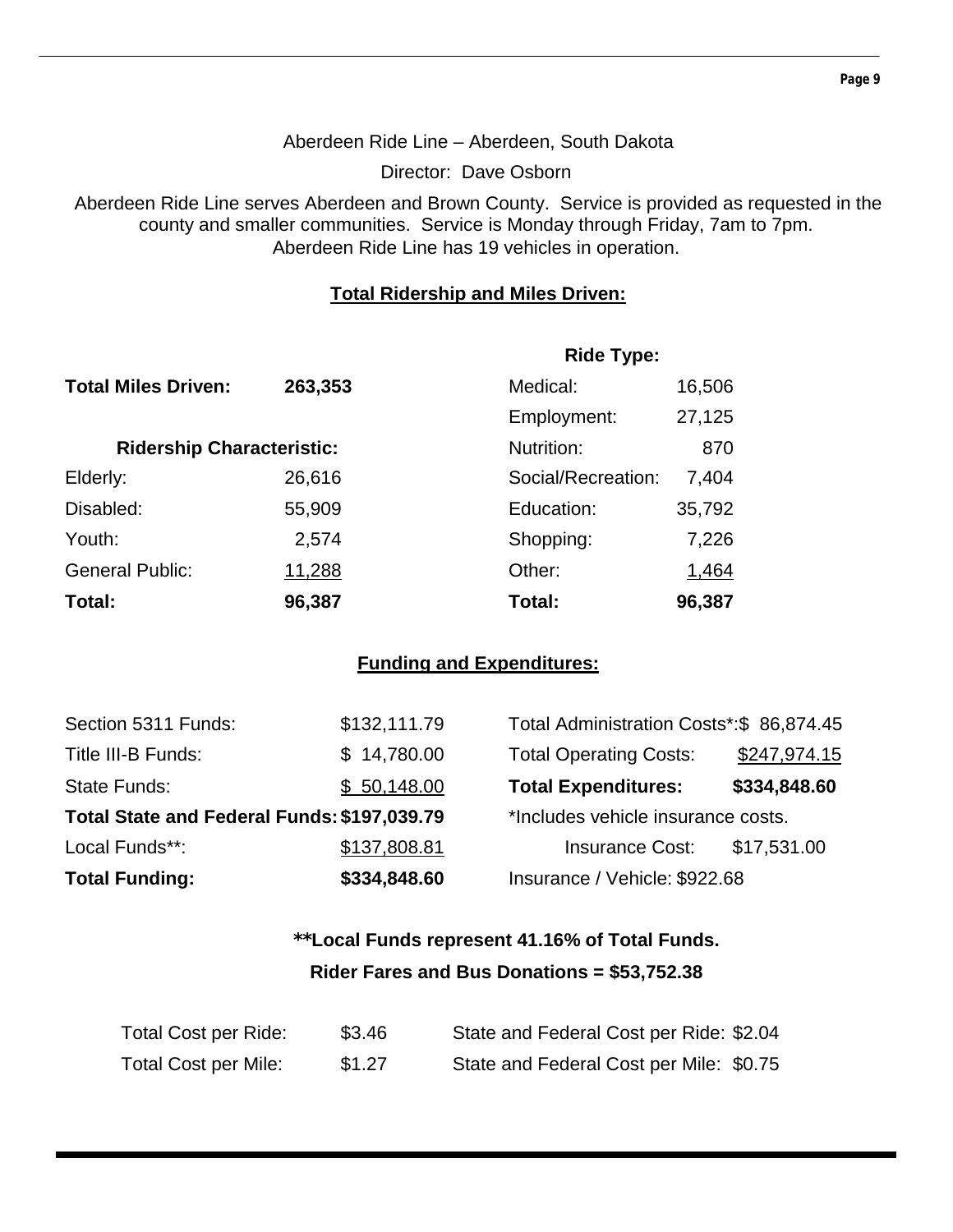#### Arrow Transit - Lemmon, South Dakota

Director: Christina Block

Arrow Transit serves Bison, Faith and Lemmon. Lemmon service is Monday through Friday from 7:30am to 5:00pm, and Sunday from 8:00am to 1:00pm. Arrow Transit provides regular scheduled trips to Bismarck, Dickinson, and Hettinger, ND, and to Rapid City, SD. Faith service is on-call upon request Monday through Friday and Sundays. Bison provides two trips a month to Lemmon, Hettinger or Bowman, ND, upon request for medical needs. Arrow Transit has 20 vehicles in operation.

#### **Total Ridership and Miles Driven:**

|                                  |         | <b>Ride Type:</b>  |          |
|----------------------------------|---------|--------------------|----------|
| <b>Total Miles Driven:</b>       | 138,995 | Medical:           | 3,363    |
|                                  |         | Employment:        | 13,324   |
| <b>Ridership Characteristic:</b> |         | Nutrition:         | 11,598   |
| Elderly:                         | 33,150  | Social/Recreation: | 8,650    |
| Disabled:                        | 14,636  | Education:         | 8,125    |
| Youth:                           | 9,093   | Shopping:          | 15,355   |
| <b>General Public:</b>           | 3,536   | Other:             | <u>0</u> |
| Total:                           | 60,415  | Total:             | 60,415   |

## **Funding and Expenditures:**

| Section 5311 Funds:                         | \$78,650.00                        | Total Administration Costs*: \$94,813.86 |              |
|---------------------------------------------|------------------------------------|------------------------------------------|--------------|
| Title III-B Funds:                          | \$10,056.00                        | <b>Total Operating Costs:</b>            | \$110,382.17 |
| <b>State Funds:</b>                         | \$27,387.00                        | <b>Total Expenditures:</b>               | \$205,196.03 |
| Total State and Federal Funds: \$116,093.00 | *Includes vehicle insurance costs. |                                          |              |
| Local Funds**:                              | \$89,103.03                        | <b>Insurance Cost:</b>                   | \$30,442.10  |
| <b>Total Funding:</b>                       | \$205,196.03                       | Insurance / Vehicle: \$1,522.11          |              |

## **\*\*Local Funds represent 43.42% of Total Funds. Rider Fares and Bus Donations = \$19,876.30**

| Total Cost per Ride:        | \$3.40 | State and Federal Cost per Ride: \$1.92 |
|-----------------------------|--------|-----------------------------------------|
| <b>Total Cost per Mile:</b> | \$1.48 | State and Federal Cost per Mile: \$0.84 |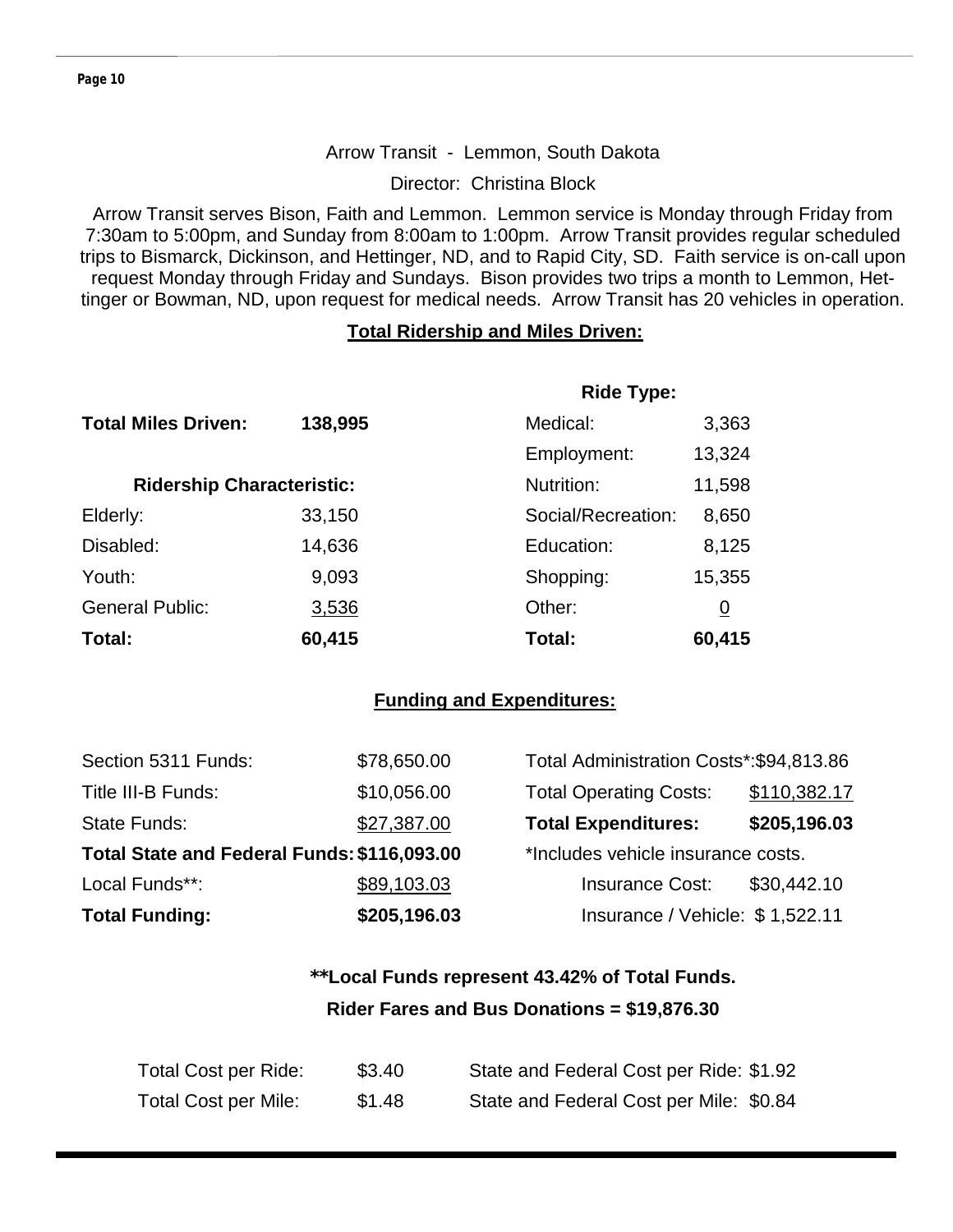## Brandon City Transit - Brandon, South Dakota

Director: Karen Storm

Brandon City Transit serves the City of Brandon. Service is provided Monday through Friday 9:00am to 2:30pm and Sundays for church services. Brandon City Transit has 1 vehicle in operation.

## **Total Ridership and Miles Driven:**

|                                  |        | <b>Ride Type:</b>  |       |
|----------------------------------|--------|--------------------|-------|
| <b>Total Miles Driven:</b>       | 12,277 | Medical:           | 620   |
|                                  |        | Employment:        | 433   |
| <b>Ridership Characteristic:</b> |        | Nutrition:         |       |
| Elderly:                         | 3,414  | Social/Recreation: | 427   |
| Disabled:                        | 222    | Education:         | 2,376 |
| Youth:                           | 2,194  | Shopping:          | 1,701 |
| <b>General Public:</b>           | 748    | Other:             | 1,014 |
| Total:                           | 6,578  | Total:             | 6,578 |

## **Funding and Expenditures:**

| Section 5311 Funds:                        | \$20,591.93 | Total Administration Costs*: \$11,394.00 |             |
|--------------------------------------------|-------------|------------------------------------------|-------------|
| Title III-B Funds:                         | \$1,050.00  | <b>Total Operating Costs:</b>            | \$32,720.50 |
| State Funds:                               | \$2,000.00  | <b>Total Expenditures:</b>               | \$44,114.50 |
| Total State and Federal Funds: \$23,641.93 |             | *Includes vehicle insurance costs.       |             |
| Local Funds**:                             | \$20,472.57 | <b>Insurance Cost:</b>                   | \$1,355.00  |
| <b>Total Funding:</b>                      | \$44,114.50 | Insurance / Vehicle: \$1,355.00          |             |

## **\*\*Local Funds represent 46.40% of Total Funds. Rider Fares and Bus Donations = \$3,766.22**

| Total Cost per Ride:        | \$6.71 | State and Federal Cost per Ride: \$3.59 |
|-----------------------------|--------|-----------------------------------------|
| <b>Total Cost per Mile:</b> | \$3.59 | State and Federal Cost per Mile: \$1.93 |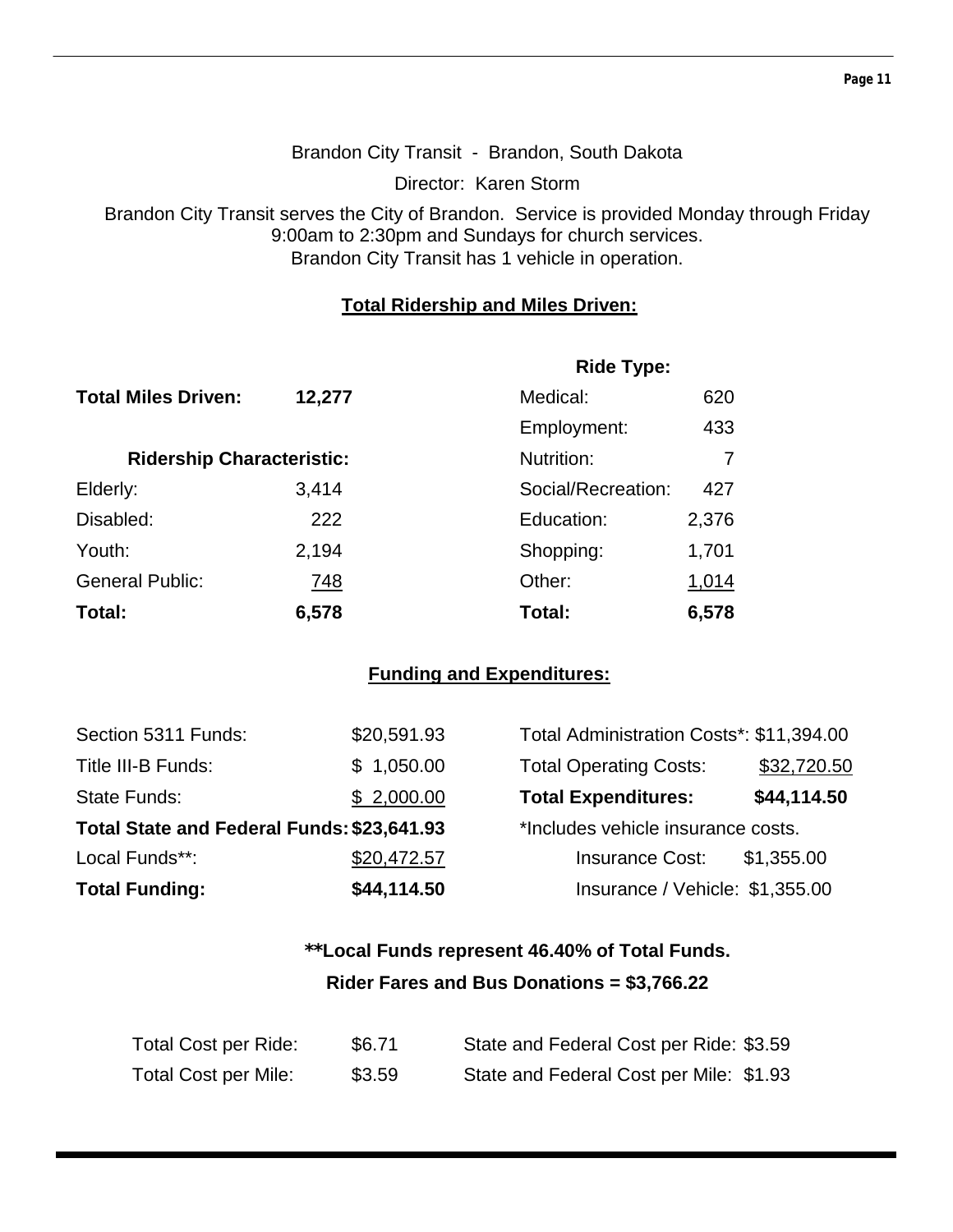#### Brookings Area Transit Authority - Brookings, South Dakota

Director: Brenda Schweitzer

Brookings Area Transit Authority serves Brookings and Brookings County. Service in Brookings is Monday through Friday from 7:30am to 6:00pm, Saturdays from 8:00am to 6:00pm, and Sundays from 8:00am to 1:00pm. Service in the county and smaller communities is upon request, with one regular trip to White each week. Brookings has 7 vehicles in operation.

#### **Total Ridership and Miles Driven:**

|                                  |        | <b>Ride Type:</b>  |          |
|----------------------------------|--------|--------------------|----------|
| <b>Total Miles Driven:</b>       | 97,438 | Medical:           | 3,318    |
|                                  |        | Employment:        | 11,058   |
| <b>Ridership Characteristic:</b> |        | Nutrition:         | 6,203    |
| Elderly:                         | 6,895  | Social/Recreation: | 19,190   |
| Disabled:                        | 17,455 | Education:         | 16,252   |
| Youth:                           | 37,144 | Shopping:          | 9,047    |
| <b>General Public:</b>           | 3,574  | Other:             | <u>0</u> |
| Total:                           | 65,068 | Total:             | 65,068   |

#### **Funding and Expenditures:**

| Section 5311 Funds:                         | \$116,769.97 | Total Administration Costs*: \$84,122.57 |              |
|---------------------------------------------|--------------|------------------------------------------|--------------|
| Title III-B Funds:                          | 7,930.00     | <b>Total Operating Costs:</b>            | \$161,312.77 |
| <b>State Funds:</b>                         | \$15,560.00  | <b>Total Expenditures:</b>               | \$245,435.34 |
| Total State and Federal Funds: \$140,259.97 |              | *Includes vehicle insurance costs.       |              |
| Local Funds**:                              | \$105,175.37 | <b>Insurance Cost:</b>                   | \$14,822.47  |
| <b>Total Funding:</b>                       | \$245,435.34 | Insurance / Vehicle: \$2,117.49          |              |

## **\*\*Local Funds represent 42.85% of Total Funds. Rider Fares and Bus Donations = \$59,159.14**

| Total Cost per Ride:        | \$3.77 | State and Federal Cost per Ride: \$2.16 |
|-----------------------------|--------|-----------------------------------------|
| <b>Total Cost per Mile:</b> | \$2.52 | State and Federal Cost per Mile: \$1.44 |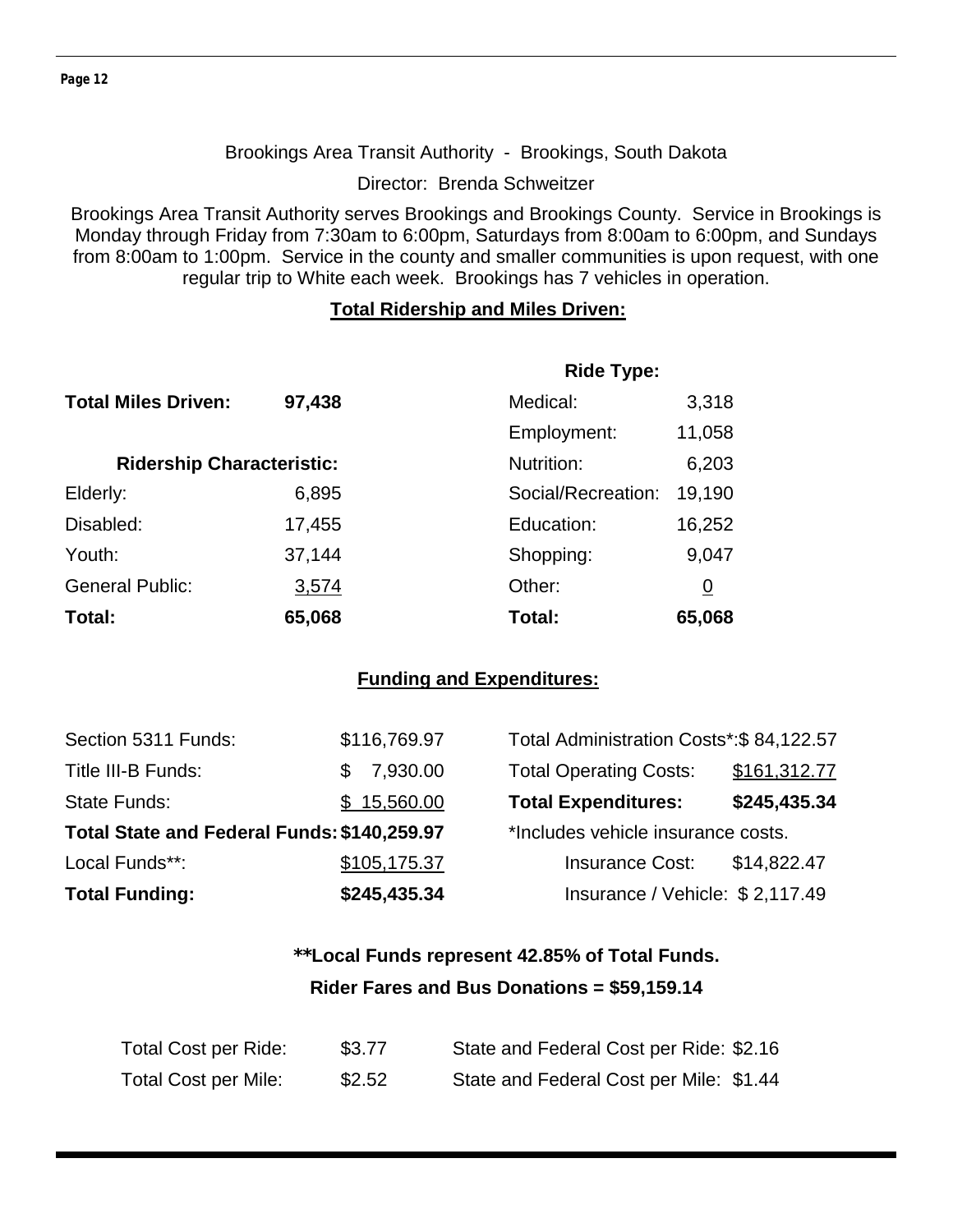## Community Transit - Sisseton, South Dakota

Director: Carol Seurer

Community Transit serves Milbank, Lennox, Sisseton, Webster, Eureka, Bowdle and Britton daily. Service in Marshall, Day, Roberts, Edmunds, Campbell, and McPherson counties is provided upon request. Community Transit has 15 vehicles in operation.

## **Total Ridership and Miles Driven:**

|                                  |         | <b>Ride Type:</b>  |        |
|----------------------------------|---------|--------------------|--------|
| <b>Total Miles Driven:</b>       | 140,005 | Medical:           | 7,224  |
|                                  |         | Employment:        | 817    |
| <b>Ridership Characteristic:</b> |         | Nutrition:         | 29,121 |
| Elderly:                         | 55,522  | Social/Recreation: | 5,517  |
| Disabled:                        | 2,718   | Education:         | 16,766 |
| Youth:                           | 14,946  | Shopping:          | 15,014 |
| <b>General Public:</b>           | 4,095   | Other:             | 2,822  |
| Total:                           | 77,281  | Total:             | 77,281 |

## **Funding and Expenditures:**

| Section 5311 Funds:                         | \$160,032.61 | Total Administration Costs*: \$116,595.12 |              |
|---------------------------------------------|--------------|-------------------------------------------|--------------|
| Title III-B Funds:                          | \$27,732.56  | <b>Total Operating Costs:</b>             | \$180,773.23 |
| State Funds:                                | \$29,930.00  | <b>Total Expenditures:</b>                | \$297,368.35 |
| Total State and Federal Funds: \$217,695.17 |              | *Includes vehicle insurance costs.        |              |
| Local Funds**:                              | \$79,673.18  | <b>Insurance Cost:</b>                    | \$52,418.88  |
| <b>Total Funding:</b>                       | \$297,368.35 | Insurance / Vehicle: \$3,494.59           |              |

## **\*\*Local Funds represent 26.79% of Total Funds. Rider Fares and Bus Donations = \$39,865.84**

| Total Cost per Ride:        | \$3.85 | State and Federal Cost per Ride: \$2.82 |
|-----------------------------|--------|-----------------------------------------|
| <b>Total Cost per Mile:</b> | \$2.12 | State and Federal Cost per Mile: \$1.55 |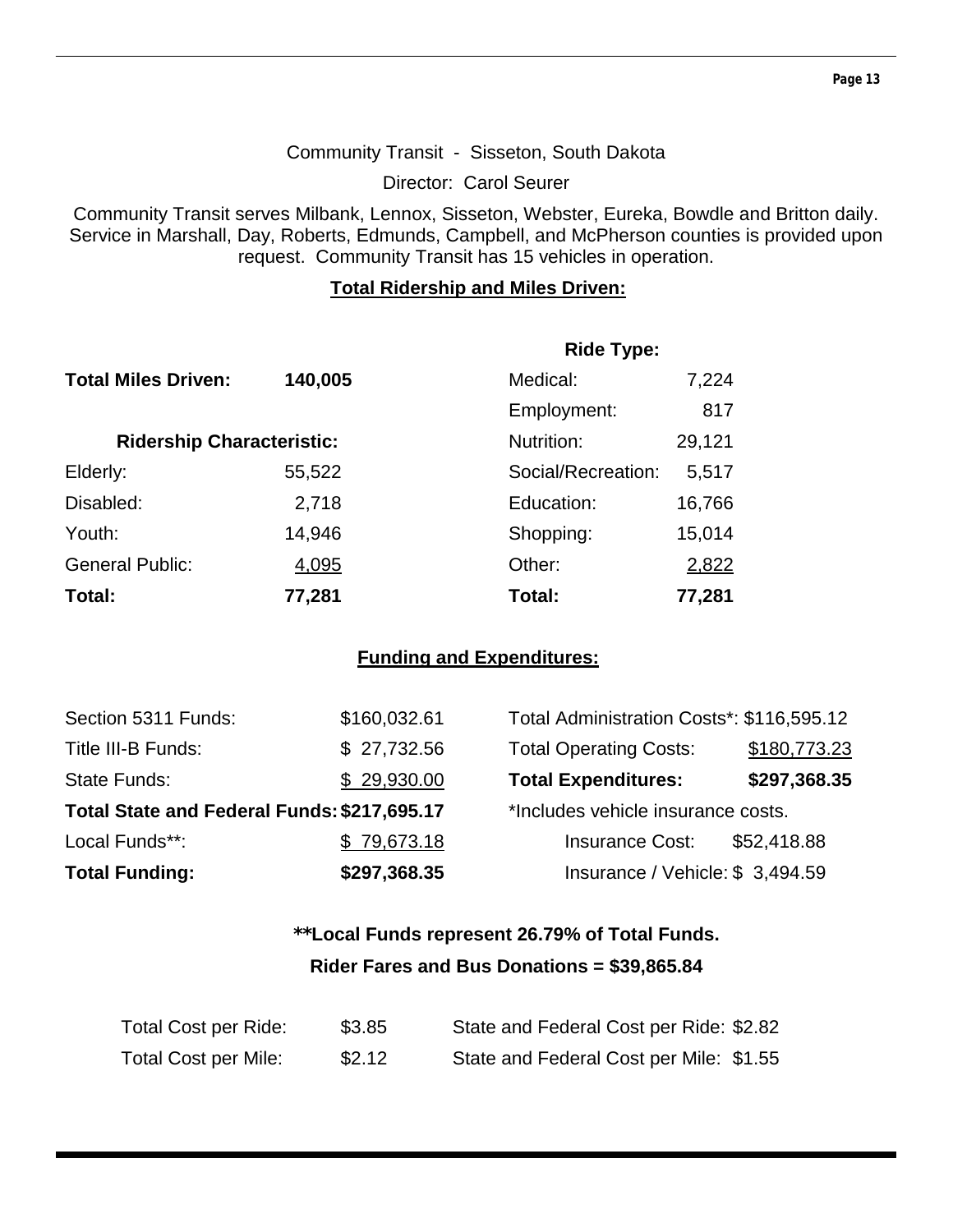## Dell Rapids Transit - Dell Rapids, South Dakota

Director: Karen Storm

Dell Rapids Transit serves the City of Dell Rapids. Service is provided Tuesday through Thursday from 9:00am to 3:30pm. Dell Rapids Transit has 1 vehicle in operation.

## **Total Ridership and Miles Driven:**

|                                  |           | <b>Ride Type:</b>  |           |
|----------------------------------|-----------|--------------------|-----------|
| <b>Total Miles Driven:</b>       | 5,219     | Medical:           | 159       |
|                                  |           | Employment:        | 1         |
| <b>Ridership Characteristic:</b> |           | Nutrition:         | 0         |
| Elderly:                         | 963       | Social/Recreation: | 112       |
| Disabled:                        | 0         | Education:         | 669       |
| Youth:                           | 665       | Shopping:          | 760       |
| <b>General Public:</b>           | <u>83</u> | Other:             | <u>10</u> |
| Total:                           | 1,711     | Total:             | 1,711     |

## **Funding and Expenditures:**

| <b>Total Funding:</b>                      | \$20,865.75 | Insurance / Vehicle: \$729.96           |             |
|--------------------------------------------|-------------|-----------------------------------------|-------------|
| Local Funds**:                             | \$6,608.96  | <b>Insurance Cost:</b>                  | \$729.96    |
| Total State and Federal Funds: \$14,256.79 |             | *Includes vehicle insurance costs.      |             |
| <b>State Funds:</b>                        | \$2,000.00  | <b>Total Expenditures:</b>              | \$20,865.75 |
| Title III-B Funds:                         | \$1,050.02  | <b>Total Operating Costs:</b>           | \$12,809.79 |
| Section 5311 Funds:                        | \$11,206.77 | Total Administration Costs*:\$ 8,055.96 |             |

| Total Administration Costs*:\$ 8,055.96 |             |
|-----------------------------------------|-------------|
| <b>Total Operating Costs:</b>           | \$12,809.79 |
| <b>Total Expenditures:</b>              | \$20,865.75 |
| *Includes vehicle insurance costs.      |             |
| <b>Insurance Cost:</b>                  | \$729.96    |
| Insurance / Vehicle: \$729.96           |             |

## **\*\*Local Funds represent 31.67% of Total Funds. Rider Fares and Bus Donations = \$2,360.02**

| Total Cost per Ride: | \$12.20 | State and Federal Cost per Ride: \$8.33 |  |
|----------------------|---------|-----------------------------------------|--|
| Total Cost per Mile: | \$4.00  | State and Federal Cost per Mile: \$2.73 |  |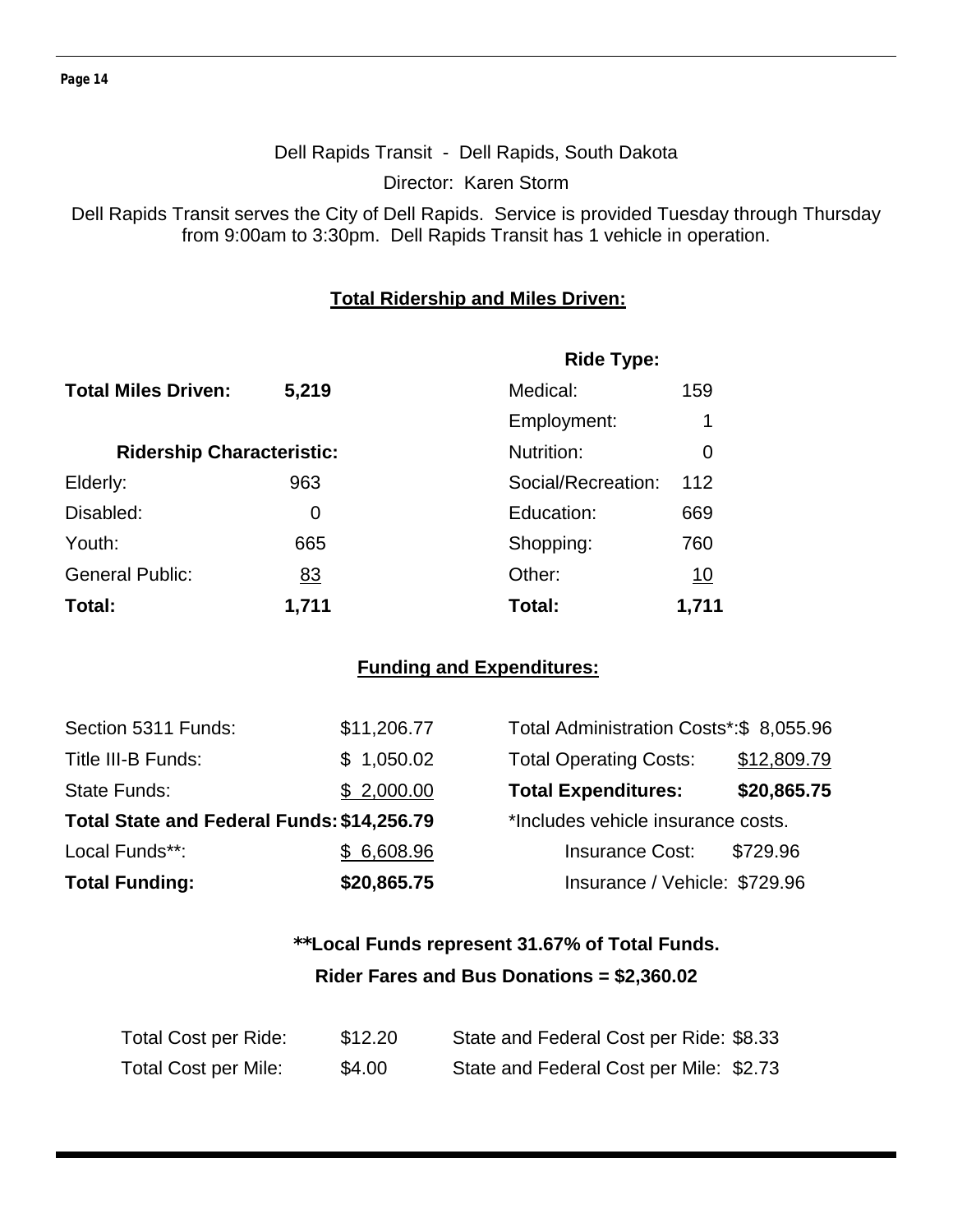## East Dakota Transit - Madison, South Dakota

Director: Karen Storm

East Dakota transit serves Madison and Lake County. Service in Madison is provided during the school year, Monday through Friday from 7:30am to 4:30pm and during the summer from 8:00am to 4:30pm; and as needed in the county and smaller communities. Services is provided on Sundays for church services. East Dakota Transit has 3 vehicles in operation.

## **Total Ridership and Miles Driven:**

|                                  |        | <b>Ride Type:</b>  |        |
|----------------------------------|--------|--------------------|--------|
| <b>Total Miles Driven:</b>       | 30,815 | Medical:           | 999    |
|                                  |        | Employment:        | 7,085  |
| <b>Ridership Characteristic:</b> |        | Nutrition:         | 563    |
| Elderly:                         | 2,240  | Social/Recreation: | 971    |
| Disabled:                        | 7,294  | Education:         | 6,684  |
| Youth:                           | 6,685  | Shopping:          | 468    |
| <b>General Public:</b>           | 1,584  | Other:             | 1,033  |
| Total:                           | 17,803 | Total:             | 17,803 |

## **Funding and Expenditures:**

| Section 5311 Funds:                        | \$57,864.27  | Total Administration Costs*: \$32,110.29 |              |
|--------------------------------------------|--------------|------------------------------------------|--------------|
| Title III-B Funds:                         | \$4,599.01   | <b>Total Operating Costs:</b>            | \$87,440.30  |
| <b>State Funds:</b>                        | \$8,455.00   | <b>Total Expenditures:</b>               | \$119,550.59 |
| Total State and Federal Funds: \$70,918.28 |              | *Includes vehicle insurance costs.       |              |
| Local Funds**:                             | \$48,632.31  | <b>Insurance Cost:</b>                   | \$7,858.20   |
| <b>Total Funding:</b>                      | \$119,550.59 | Insurance / Vehicle: \$2,619.40          |              |

## **\*\*Local Funds represent 40.67% of Total Funds. Rider Fares and Bus Donations = \$16,481.84**

| Total Cost per Ride: | \$6.72 | State and Federal Cost per Ride: \$3.98 |
|----------------------|--------|-----------------------------------------|
| Total Cost per Mile: | \$3.88 | State and Federal Cost per Mile: \$2.30 |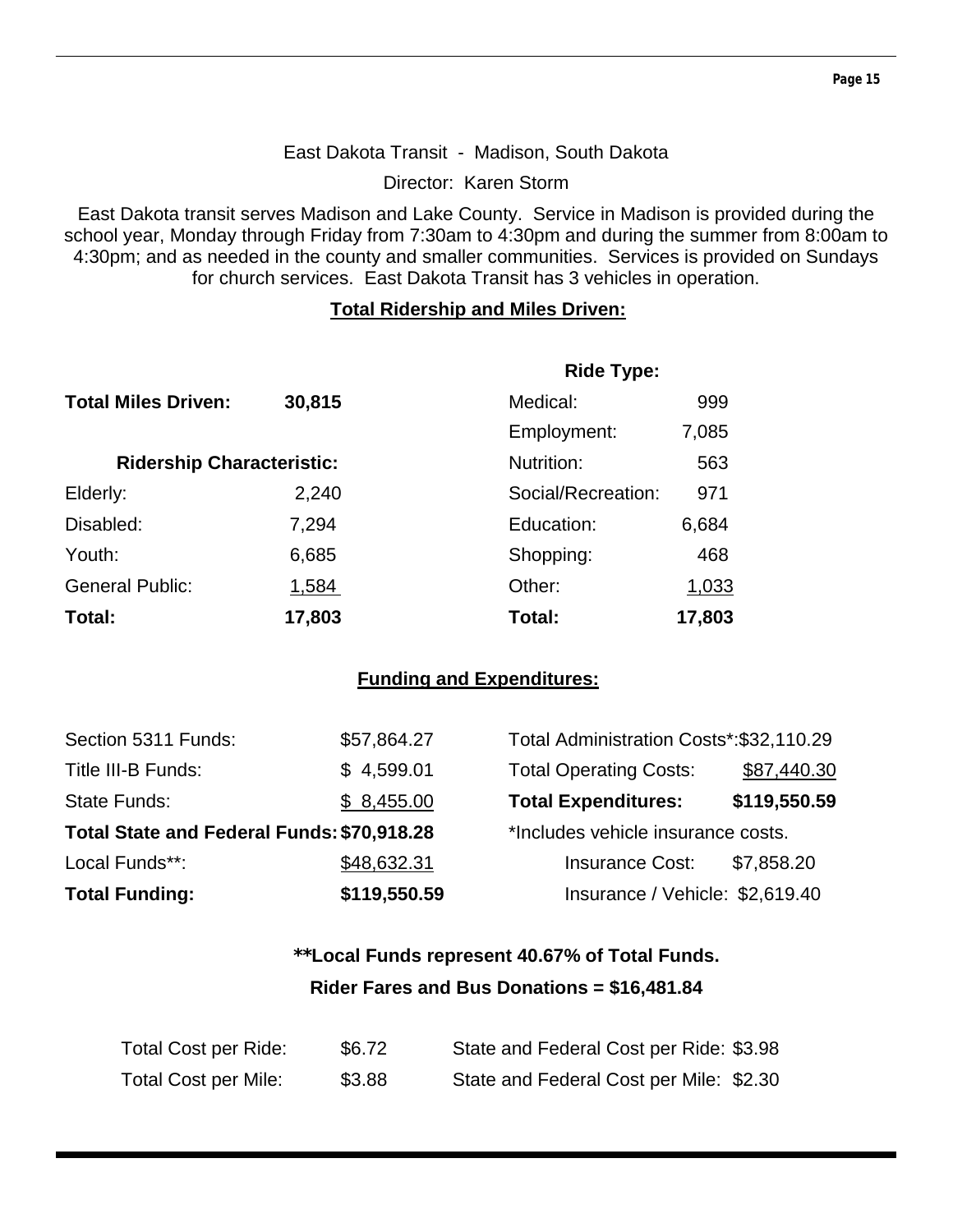#### Inter-Lakes Community Action Transit - Madison, South Dakota

Director: Karen Storm

Inter-Lakes Community Action Transit serves Deuel, Miner and Moody counties and communities. Service is provided upon request with regular Monday through Friday service in Flandreau and Clear Lake. Regular service in Howard, Tuesday through Friday and two Mondays a month. Inter-Lakes Community Action Transit has 3 vehicles in operation.

#### **Total Ridership and Miles Driven:**

|                                  |        | <b>Ride Type:</b>  |        |
|----------------------------------|--------|--------------------|--------|
| <b>Total Miles Driven:</b>       | 23,205 | Medical:           | 2,931  |
|                                  |        | Employment:        | 312    |
| <b>Ridership Characteristic:</b> |        | Nutrition:         | 805    |
| Elderly:                         | 11,595 | Social/Recreation: | 2,888  |
| Disabled:                        | 34     | Education:         | 3,458  |
| Youth:                           | 3,452  | Shopping:          | 4,237  |
| <b>General Public:</b>           | 500    | Other:             | 950    |
| Total:                           | 15,581 | Total:             | 15,581 |

#### **Funding and Expenditures:**

| <b>Total Funding:</b>                      | \$88,267.83 | Insurance / Vehicle: \$1,300.78          |             |
|--------------------------------------------|-------------|------------------------------------------|-------------|
| Local Funds**:                             | \$31,184.80 | <b>Insurance Cost:</b>                   | \$3,902.34  |
| Total State and Federal Funds: \$57,083.03 |             | *Includes vehicle insurance costs.       |             |
| State Funds:                               | \$8,513.00  | <b>Total Expenditures:</b>               | \$88,267.83 |
| Title III-B Funds:                         | \$4,299.98  | <b>Total Operating Costs:</b>            | \$66,152.55 |
| Section 5311 Funds:                        | \$44,270.05 | Total Administration Costs*: \$22,115.28 |             |

## **\*\*Local Funds represent 35.33% of Total Funds. Rider Fares and Bus Donations = \$9,593.63**

| Total Cost per Ride:        | \$5.67 | State and Federal Cost per Ride: \$3.66 |
|-----------------------------|--------|-----------------------------------------|
| <b>Total Cost per Mile:</b> | \$3.80 | State and Federal Cost per Mile: \$2.46 |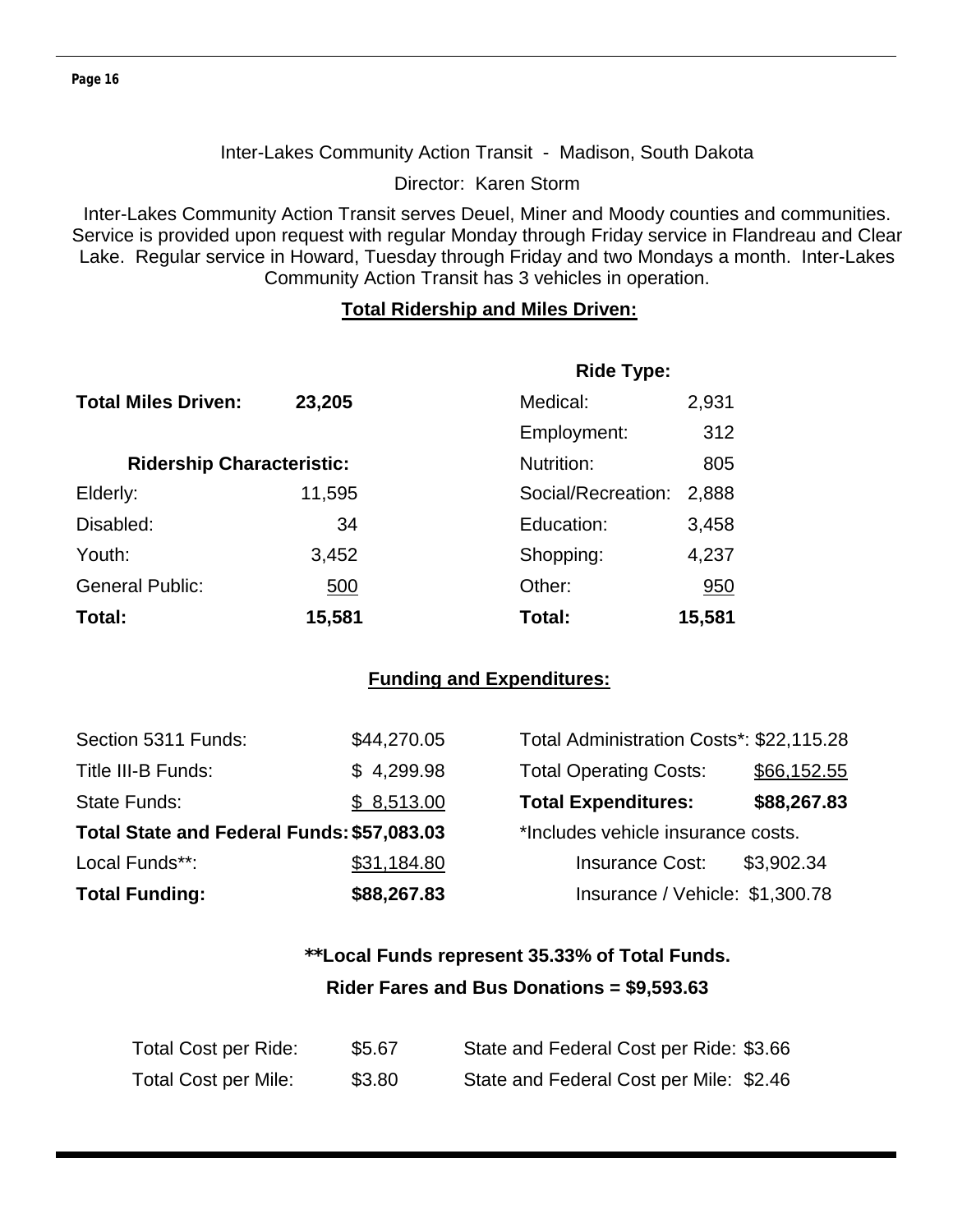#### Palace Transit - Mitchell, South Dakota

Director: Brenda Paradis

Palace Transit serves Mitchell and Davison County. Mitchell service is provided Monday through Thursday from 5:30am to 1:00am. Friday from 5:30am to 3:00am, Saturday 6:00am to 3:00am, Sunday 6:00am to 10:00pm. Service in the county and smaller communities is provided upon request. Palace Transit has 17 vehicles in operation.

## **Total Ridership and Miles Driven:**

|                                  |         | <b>Ride Type:</b>  |         |
|----------------------------------|---------|--------------------|---------|
| <b>Total Miles Driven:</b>       | 196,083 | Medical:           | 17,890  |
|                                  |         | Employment:        | 20,491  |
| <b>Ridership Characteristic:</b> |         | Nutrition:         | 11,161  |
| Elderly:                         | 21,253  | Social/Recreation: | 35,241  |
| Disabled:                        | 34,506  | Education:         | 30,906  |
| Youth:                           | 44,486  | Shopping:          | 6,838   |
| <b>General Public:</b>           | 24,727  | Other:             | 2,445   |
| Total:                           | 124,972 | Total:             | 124,972 |

## **Funding and Expenditures:**

| Total State and Federal Funds: \$214,876.42 |              | *Includes vehicle insurance costs. |            |
|---------------------------------------------|--------------|------------------------------------|------------|
| Local Funds**:                              | \$212,125.05 | <b>Insurance Cost:</b>             | \$9,276.00 |
| <b>Total Funding:</b>                       | \$427,001.47 | Insurance / Vehicle: \$545.65      |            |

## **\*\*Local Funds represent 49.67% of Total Funds. Rider Fares and Bus Donations = \$39,156.00**

| Total Cost per Ride:        | \$3.34 | State and Federal Cost per Ride: \$1.72 |
|-----------------------------|--------|-----------------------------------------|
| <b>Total Cost per Mile:</b> | \$2.18 | State and Federal Cost per Mile: \$1.10 |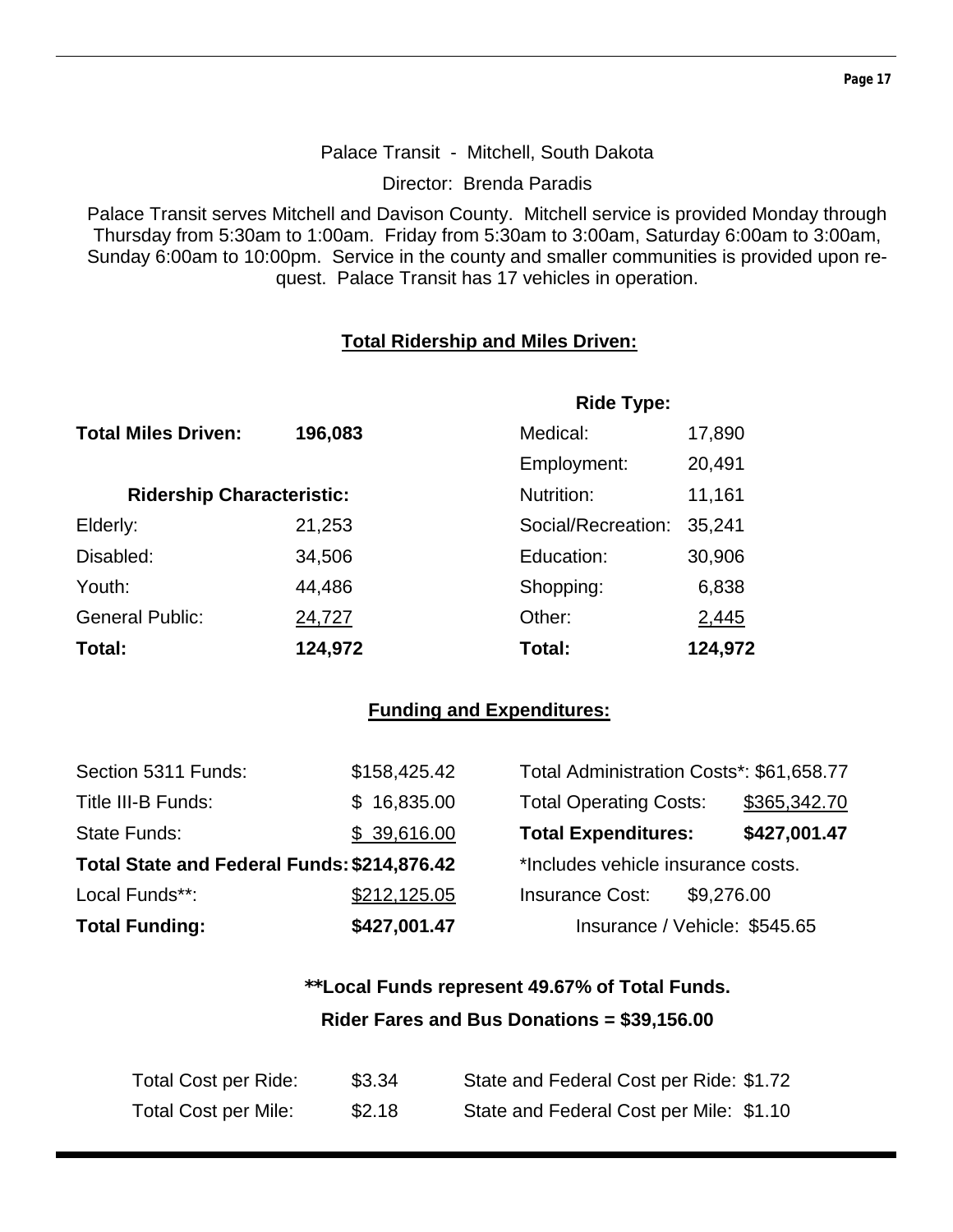## People's Transit - Huron, South Dakota

Director: Sandy Mack

People's Transit serves Huron and Beadle County. Service in the county and smaller communities is provided upon request. Huron service is Monday through Friday from 7:00am to 7:00pm for scheduled appointments. People's Transit has 11 vehicles in operation.

## **Total Ridership and Miles Driven:**

|                                  |         | <b>Ride Type:</b>  |         |
|----------------------------------|---------|--------------------|---------|
| <b>Total Miles Driven:</b>       | 129,607 | Medical:           | 27,811  |
|                                  |         | Employment:        | 25,096  |
| <b>Ridership Characteristic:</b> |         | Nutrition:         | 2,651   |
| Elderly:                         | 48,727  | Social/Recreation: | 19,427  |
| Disabled:                        | 32,903  | Education:         | 23,756  |
| Youth:                           | 25,030  | Shopping:          | 14,605  |
| <b>General Public:</b>           | 15,776  | Other:             | 9,090   |
| Total:                           | 122,436 | Total:             | 122,436 |

## **Funding and Expenditures:**

| <b>Total Funding:</b>                       | \$380,390.31 | Insurance / Vehicle: \$2,974.27           |              |
|---------------------------------------------|--------------|-------------------------------------------|--------------|
| Local Funds**:                              | \$143,961.32 | <b>Insurance Cost:</b><br>\$32,717.00     |              |
| Total State and Federal Funds: \$236,428.99 |              | *Includes vehicle insurance costs.        |              |
| State Funds:                                | \$35,966.00  | <b>Total Expenditures:</b>                | \$380,390.31 |
| Title III-B Funds:                          | \$17,732.99  | <b>Total Operating Costs:</b>             | \$269,268.72 |
| Section 5311 Funds:                         | \$182,730.00 | Total Administration Costs*: \$111,121.59 |              |

## **\*\*Local Funds represent 37.85% of Total Funds. Rider Fares and Bus Donations = \$35,935.55**

| Total Cost per Ride:        | \$3.11 | State and Federal Cost per Ride: \$1.93 |
|-----------------------------|--------|-----------------------------------------|
| <b>Total Cost per Mile:</b> | \$2.93 | State and Federal Cost per Mile: \$1.82 |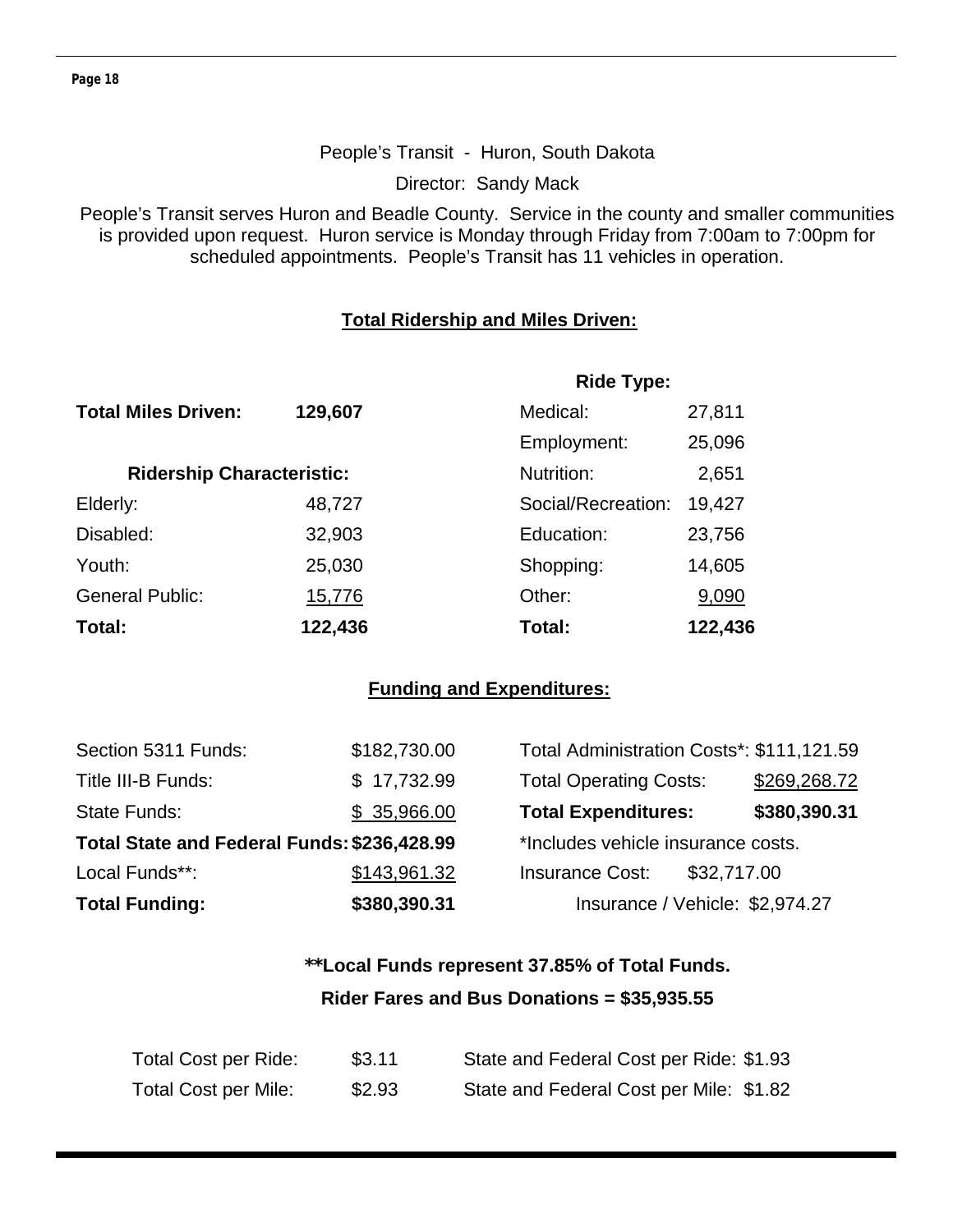## River Cities Transit - Pierre, South Dakota

Director: Ron Baumgart

River Cities Transit provides 24-hour service in Pierre, Fort Pierre and the surrounding area. Also serving Gettysburg, Lower Brule, Blunt, Harrold, Vivian and Highmore. All totals include transit programs for Pierre, Lower Brule and Gettysburg. River Cities Transit has 26 vehicles in operation.

## **Total Ridership and Miles Driven:**

|                                  |         | <b>Ride Type:</b>  |         |
|----------------------------------|---------|--------------------|---------|
| <b>Total Miles Driven:</b>       | 435,462 | Medical:           | 9,968   |
|                                  |         | Employment:        | 24,358  |
| <b>Ridership Characteristic:</b> |         | Nutrition:         | 2,524   |
| Elderly:                         | 13,901  | Social/Recreation: | 0       |
| Disabled:                        | 6,651   | Education:         | 32,141  |
| Youth:                           | 33,920  | Shopping:          | 4,279   |
| <b>General Public:</b>           | 55,327  | Other:             | 36,529  |
| Total:                           | 109,799 | Total:             | 109,799 |

## **Funding and Expenditures:**

| Section 5311 Funds:                         | \$465,580.08   | Total Administration Costs*: \$ 351,692.51 |                |
|---------------------------------------------|----------------|--------------------------------------------|----------------|
| Title III-B Funds:                          | \$12,905.47    | <b>Total Operating Costs:</b>              | \$695,911.02   |
| <b>State Funds:</b>                         | \$20,237.00    | <b>Total Expenditures:</b>                 | \$1,047,603.53 |
| Total State and Federal Funds: \$498,722.55 |                | *Includes vehicle insurance costs.         |                |
| Local Funds**:                              | \$548,880.98   | <b>Insurance Cost:</b><br>\$61,594.44      |                |
| <b>Total Funding:</b>                       | \$1,047,603.53 | Insurance / Vehicle: $$2,369.02$           |                |

## **\*\*Local Funds represent 52.39% of Total Funds. Rider Fares and Bus Donations = \$158,842.50**

| Total Cost per Ride:        | \$9.54 | State and Federal Cost per Ride: \$4.54 |
|-----------------------------|--------|-----------------------------------------|
| <b>Total Cost per Mile:</b> | \$2.40 | State and Federal Cost per Mile: \$1.14 |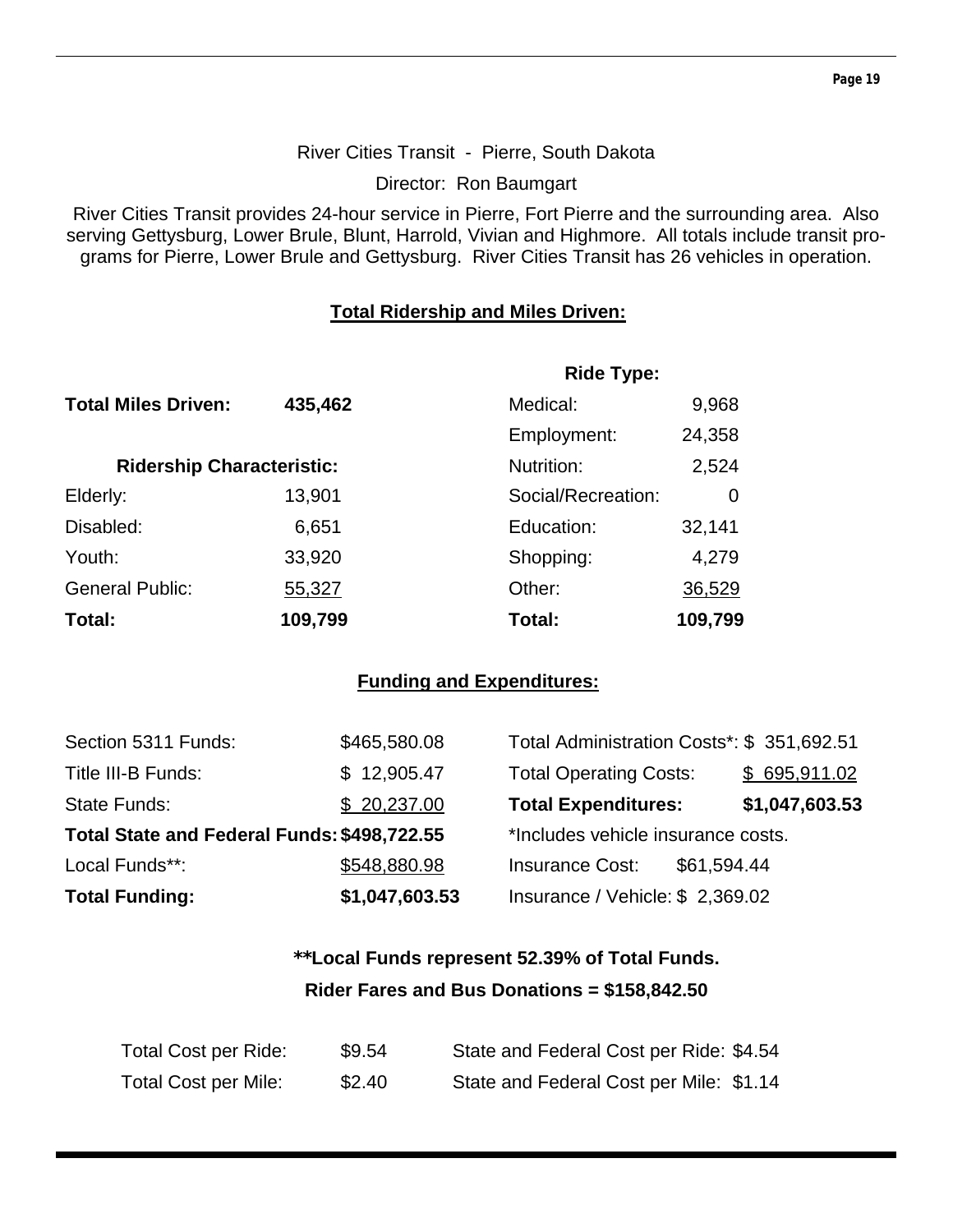#### ROCS Transit - Lake Andes, South Dakota

Director: Winnie Jo Jons

ROCS Transit serves the counties of Aurora, Bon Homme, Charles Mix, Douglas, Gregory, Hanson and Turner. Also serving cities of Beresford, Bridgewater, Canton, Hudson, Wessington Springs, Winner and Tripp. Regular trips to Mitchell, Yankton and Sioux Falls are available in most areas upon request. ROCS Transit has 31 vehicles in operation.

#### **Total Ridership and Miles Driven:**

|                                  |         | <b>Ride Type:</b>  |         |
|----------------------------------|---------|--------------------|---------|
| <b>Total Miles Driven:</b>       | 277,012 | Medical:           | 12,135  |
|                                  |         | Employment:        | 15,584  |
| <b>Ridership Characteristic:</b> |         | Nutrition:         | 59,508  |
| Elderly:                         | 95,029  | Social/Recreation: | 12,343  |
| Disabled:                        | 17,427  | Education:         | 48,316  |
| Youth:                           | 45,205  | Shopping:          | 14,282  |
| <b>General Public:</b>           | 6,805   | Other:             | 2,298   |
| Total:                           | 164,466 | Total:             | 164,466 |

## **Funding and Expenditures:**

| Section 5311 Funds:                         | \$271,548.00 | Total Administration Costs*: \$154,081.88 |              |
|---------------------------------------------|--------------|-------------------------------------------|--------------|
| Title III-B Funds:                          | \$34,748.00  | <b>Total Operating Costs:</b>             | \$476,184.71 |
| State Funds:                                | \$58,321.00  | <b>Total Expenditures:</b>                | \$630,266.59 |
| Total State and Federal Funds: \$364,617.00 |              | *Includes vehicle insurance costs.        |              |
| Local Funds**:                              | \$265,649.59 | <b>Insurance Cost:</b><br>\$32,948.25     |              |
| <b>Total Funding:</b>                       | \$630,266.59 | Insurance / Vehicle: \$1,062.85           |              |

## **\*\*Local Funds represent 42.14% of Total Funds. Rider Fares and Bus Donations = \$85,169.22**

| Total Cost per Ride:        | \$3.83 | State and Federal Cost per Ride: \$2.22 |
|-----------------------------|--------|-----------------------------------------|
| <b>Total Cost per Mile:</b> | \$2.28 | State and Federal Cost per Mile: \$1.32 |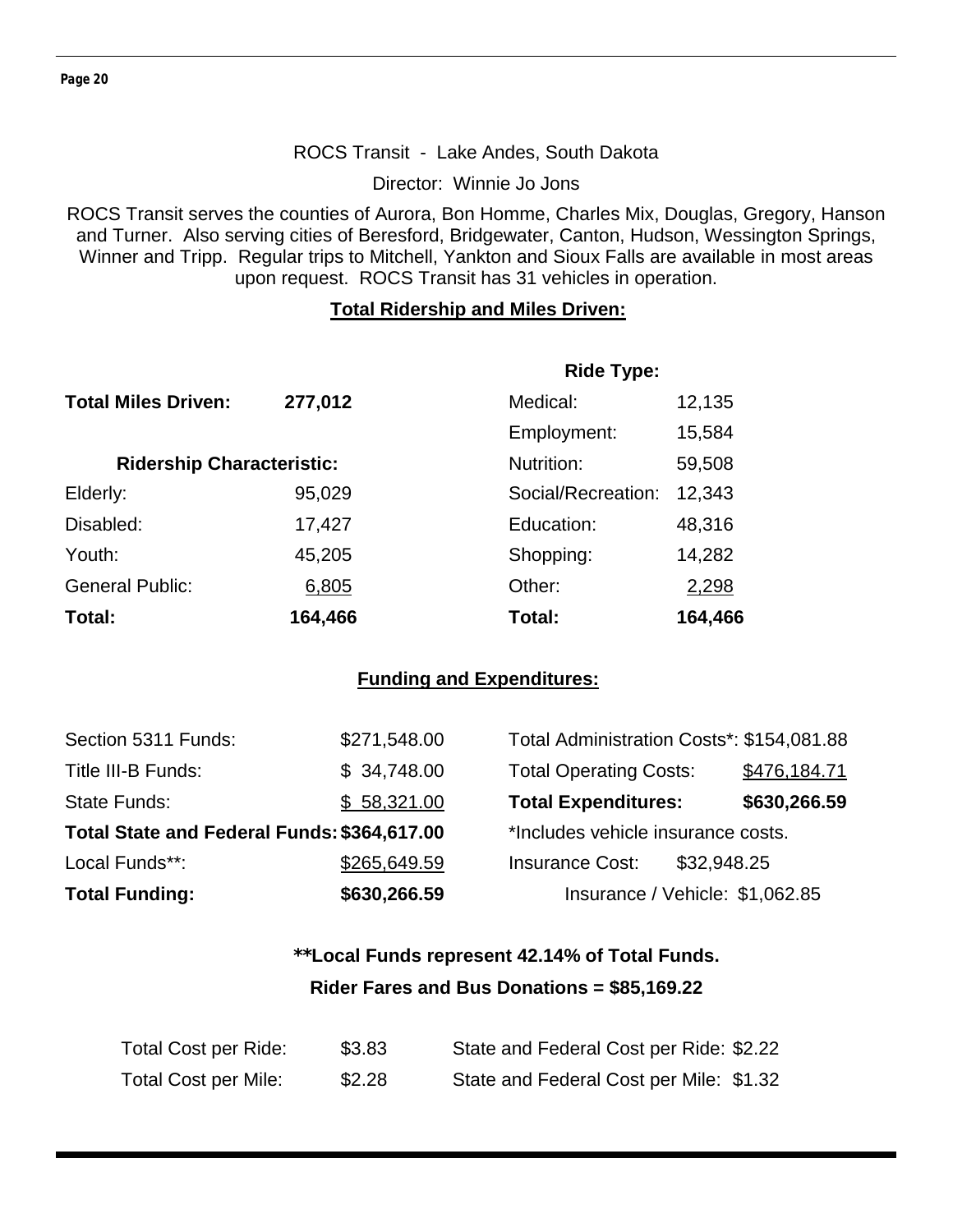Rosebud Sioux Tribe Transportation - Rosebud, South Dakota

Director: LeRoy Sleeping Bear

Rosebud Sioux Tribe Transportation serves the Rosebud Indian Reservation and communities in Todd and Mellette Counties. Service is provided upon request with regular trips to Rapid City, Pierre, Sioux Falls, Yankton, and Valentine, Nebraska. Rosebud Sioux Tribe Transportation has 6 vehicles in operation.

## **Total Ridership and Miles Driven:**

|                                  |         | <b>Ride Type:</b>  |        |  |
|----------------------------------|---------|--------------------|--------|--|
| <b>Total Miles Driven:</b>       | 156,619 | Medical:           | 4,355  |  |
|                                  |         | Employment:        | 12,912 |  |
| <b>Ridership Characteristic:</b> |         | Nutrition:         | 3,288  |  |
| Elderly:                         | 7,992   | Social/Recreation: | 3      |  |
| Disabled:                        | 99      | Education:         | 62     |  |
| Youth:                           | 62      | Shopping:          | 445    |  |
| <b>General Public:</b>           | 17,581  | Other:             | 4,669  |  |
| Total:                           | 25,734  | Total:             | 25,734 |  |

## **Funding and Expenditures:**

| Section 5311 Funds:                        | \$45,302.33 | Total Administration Costs*: \$25,074.65 |            |             |
|--------------------------------------------|-------------|------------------------------------------|------------|-------------|
| Title III-B Funds:                         | S<br>0      | <b>Total Operating Costs:</b>            |            | \$70,023.13 |
| State Funds:                               | \$19,500.00 | <b>Total Expenditures:</b>               |            | \$95,097.78 |
| Total State and Federal Funds: \$64,802.33 |             | *Includes vehicle insurance costs.       |            |             |
| Local Funds**:                             | \$30,295.45 | <b>Insurance Cost:</b>                   | \$4,119.38 |             |
| <b>Total Funding:</b>                      | \$95,097.78 | Insurance / Vehicle: \$686.56            |            |             |

## **\*\*Local Funds represent 31.850% of Total Funds. Rider Fares and Bus Donations = \$19,537.91**

| Total Cost per Ride:        | \$3.70 | State and Federal Cost per Ride: \$2.52 |
|-----------------------------|--------|-----------------------------------------|
| <b>Total Cost per Mile:</b> | \$0.61 | State and Federal Cost per Mile: \$0.41 |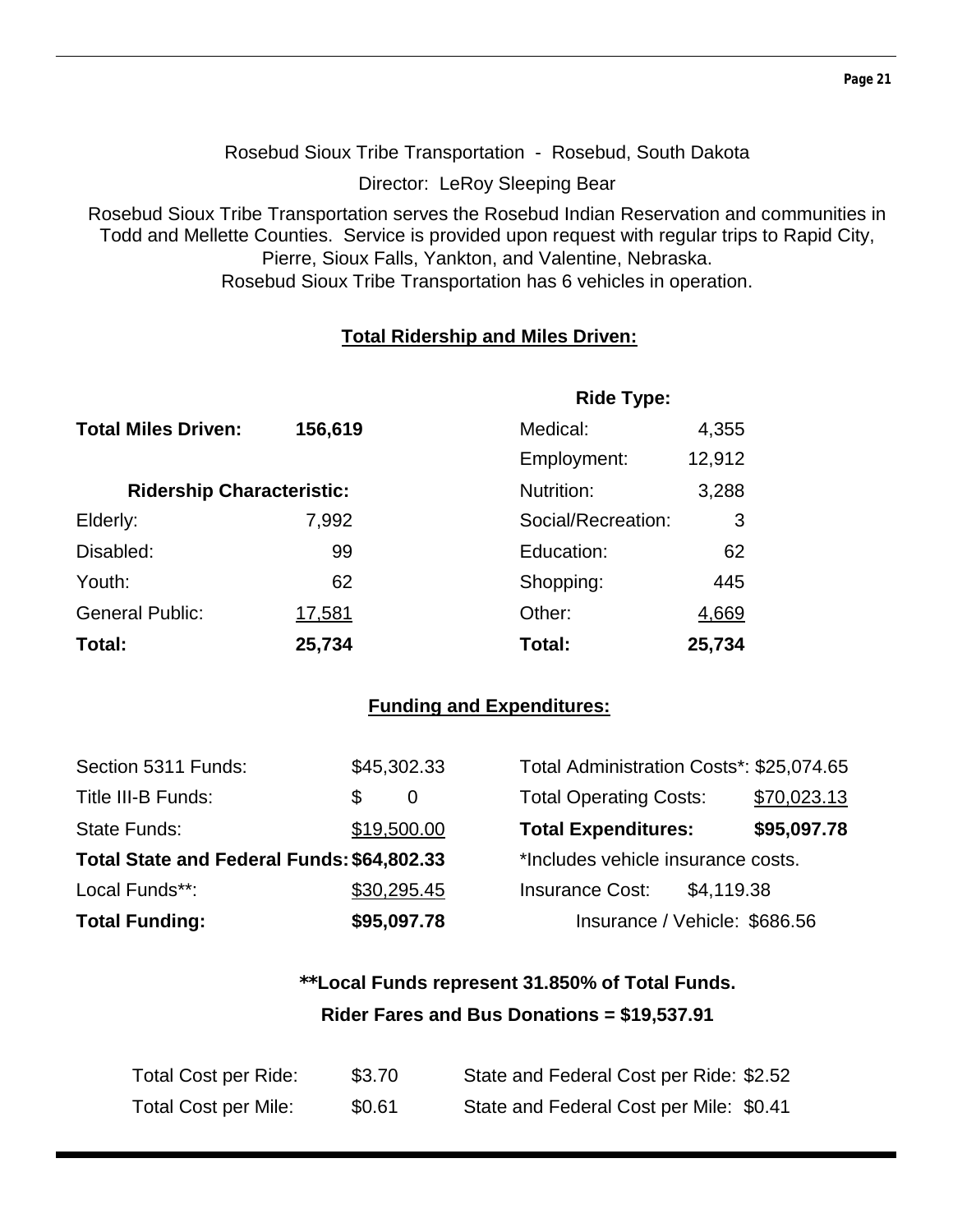#### Sanborn County Transit - Woonsocket, South Dakota

Director: Myrna Peterson

Sanborn County Transit serves Sanborn County. Service is provided upon request with regular trips to Wessington Springs, Mitchell and Huron. Sanborn County Transit has 2 vehicles in operation.

#### **Total Ridership and Miles Driven:**

|                                  |        | <b>Ride Type:</b>  |                |  |  |
|----------------------------------|--------|--------------------|----------------|--|--|
| <b>Total Miles Driven:</b>       | 10,224 | Medical:           | 388            |  |  |
|                                  |        | Employment:        | 30             |  |  |
| <b>Ridership Characteristic:</b> |        | Nutrition:         | 494            |  |  |
| Elderly:                         | 2,584  | Social/Recreation: | 53             |  |  |
| Disabled:                        | 46     | Education:         | 0              |  |  |
| Youth:                           | 7      | Shopping:          | 2,184          |  |  |
| <b>General Public:</b>           | 515    | Other:             | $\overline{3}$ |  |  |
| Total:                           | 3,152  | Total:             | 3,152          |  |  |

## **Funding and Expenditures:**

| Section 5311 Funds:                        | \$14,479.00 | Total Administration Costs*: \$11,316.97 |             |
|--------------------------------------------|-------------|------------------------------------------|-------------|
| Title III-B Funds                          | \$1,772.00  | <b>Total Operating Costs:</b>            | \$23,576.48 |
| State Funds:                               | \$3,548.00  | <b>Total Expenditures:</b>               | \$34,893.45 |
| Total State and Federal Funds: \$19,799.00 |             | *Includes vehicle insurance costs.       |             |
| Local Funds**:                             | \$15,094.45 | <b>Insurance Cost:</b><br>\$1,561.00     |             |
| <b>Total Funding:</b>                      | \$34,893.45 | Insurance / Vehicle: \$780.50            |             |

## **\*\*Local Funds represent 43.25% of Total Funds. Rider Fares and Bus Donations = \$1,905.54**

| Total Cost per Ride:        | \$11.07 | State and Federal Cost per Ride: \$3.41 |  |
|-----------------------------|---------|-----------------------------------------|--|
| <b>Total Cost per Mile:</b> | \$3.41  | State and Federal Cost per Mile: \$1.94 |  |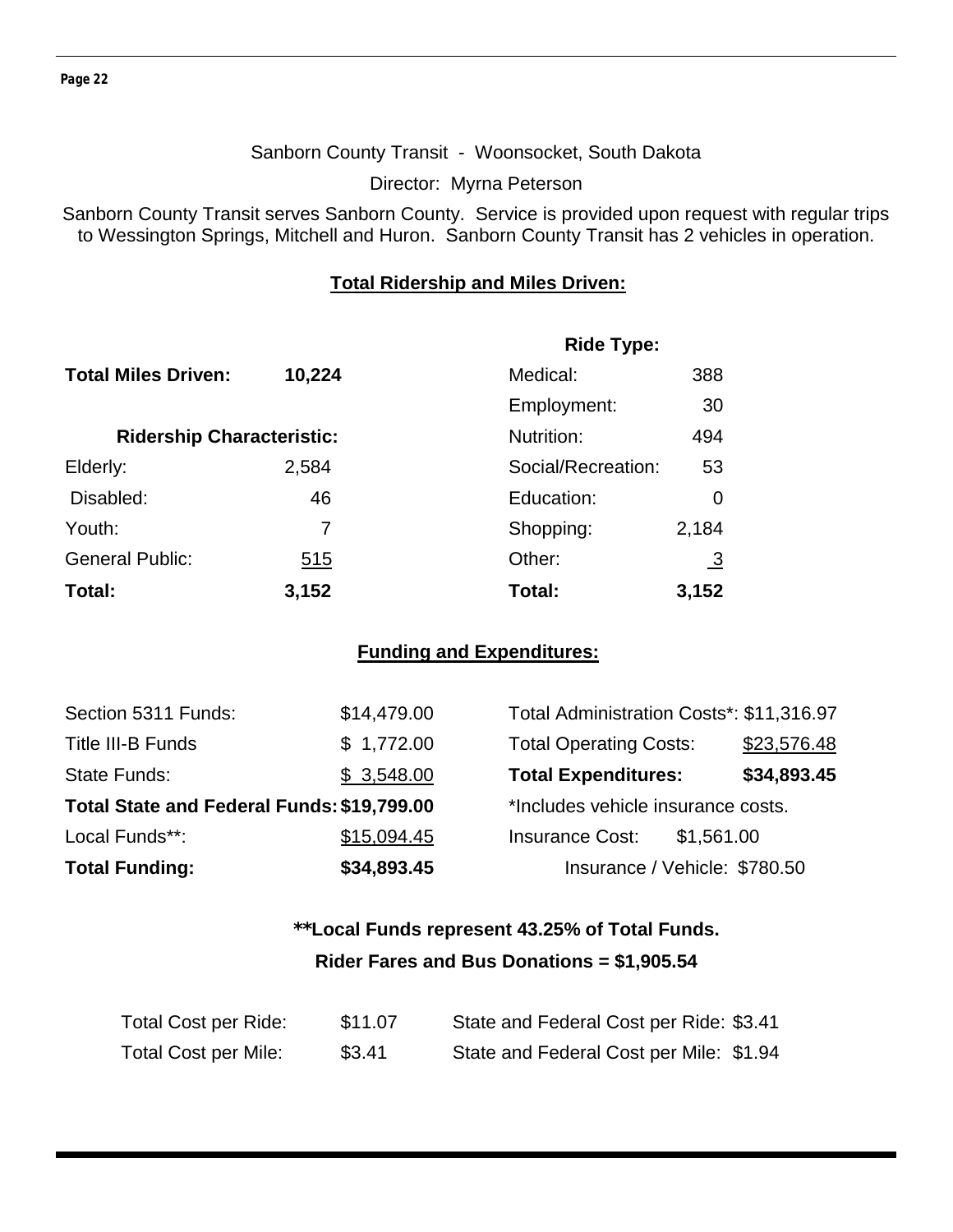#### Siouxland Regional Transit System - Sioux City, Iowa

Director: Sandy Langel

Siouxland Regional Transit System serves southern Union County including Jefferson, Elk Point, North Sioux City, and Dakota Dunes upon request. Service is available Monday through Friday 9:00am through 5:00pm. Siouxland Regional Transit System has 1 vehicle in operation.

## **Total Ridership and Miles Driven:**

|                                  |        | <b>Ride Type:</b>  |             |
|----------------------------------|--------|--------------------|-------------|
| <b>Total Miles Driven:</b>       | 32,784 | Medical:           | 1,183       |
|                                  |        | Employment:        | 211         |
| <b>Ridership Characteristic:</b> |        | Nutrition:         | 0           |
| Elderly:                         | 1,080  | Social/Recreation: | 103         |
| Disabled:                        | 120    | Education:         | 18          |
| Youth:                           | 8      | Shopping:          | 107         |
| <b>General Public:</b>           | 522    | Other:             | <u> 108</u> |
| Total:                           | 1,730  | Total:             | 1,730       |

## **Funding and Expenditures:**

| Section 5311 Funds:                        | \$30,678.14     | Total Administration Costs*: \$13,024.60 |            |             |
|--------------------------------------------|-----------------|------------------------------------------|------------|-------------|
| Title III-B Funds:                         | \$.<br>$\theta$ | <b>Total Operating Costs:</b>            |            | \$54,639.28 |
| State Funds:                               | \$4,278.00      | <b>Total Expenditures:</b>               |            | \$67,663.88 |
| Total State and Federal Funds: \$34,956.14 |                 | *Includes vehicle insurance costs.       |            |             |
| Local Funds**:                             | \$32,707.74     | <b>Insurance Cost:</b>                   | \$4,484.70 |             |
| <b>Total Funding:</b>                      | \$67,663.88     | Insurance / Vehicle: \$4,484.70          |            |             |

## **\*\*Local Funds represent 48.33% of Total Funds. Rider Fares and Bus Donations = \$9,279.00**

| Total Cost per Ride: | \$39.11 | State and Federal Cost per Ride: \$20.21 |
|----------------------|---------|------------------------------------------|
| Total Cost per Mile: | \$2.06  | State and Federal Cost per Mile: \$1.07  |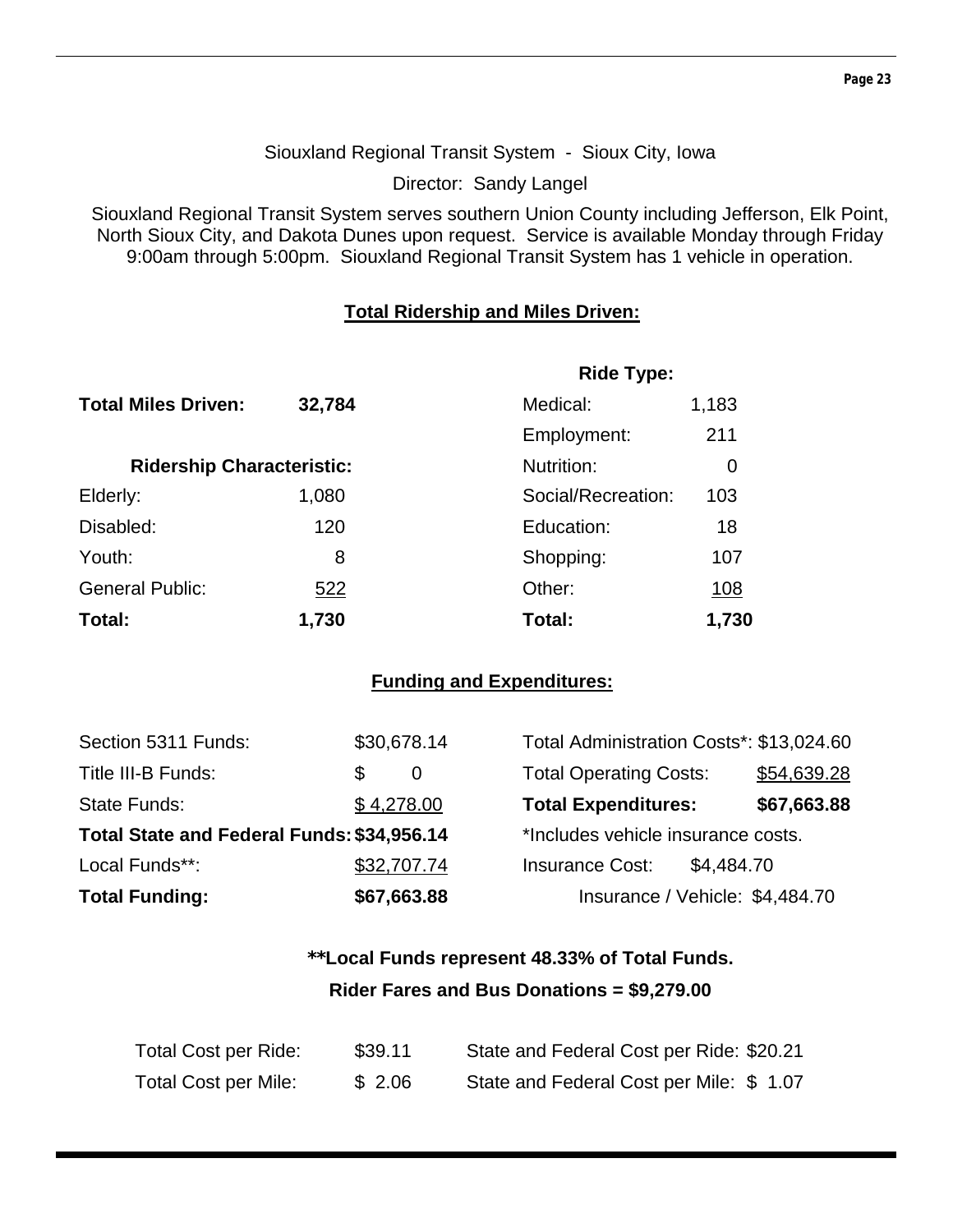#### Spink County Public Transit - Redfield, South Dakota

Director: Peggy L Morris

Spink County Public Transit serves Redfield and Spink County. Redfield service is provided Monday through Friday from 8:00am to 4:00pm with regular trips to Aberdeen and Watertown. Services in the county and smaller communities upon request. Courtesy rides to Redfield Area Concert Association concerts are free of charge. Redfield has 4 vehicles in operation.

#### **Total Ridership and Miles Driven:**

|                                  |        | <b>Ride Type:</b>  |              |  |
|----------------------------------|--------|--------------------|--------------|--|
| <b>Total Miles Driven:</b>       | 22,131 | Medical:           | 1,048        |  |
|                                  |        | Employment:        | 2,087        |  |
| <b>Ridership Characteristic:</b> |        | Nutrition:         | 1,613        |  |
| Elderly:                         | 7,058  | Social/Recreation: | 293          |  |
| Disabled:                        | 144    | Education:         | 6,206        |  |
| Youth:                           | 6,319  | Shopping:          | 1,718        |  |
| <b>General Public:</b>           | 682    | Other:             | <u>1,238</u> |  |
| Total:                           | 14,203 | Total:             | 14,203       |  |

#### **Funding and Expenditures:**

| Section 5311 Funds:                        | \$34,101.33 | Total Administration Costs*: \$24,225.82 |             |
|--------------------------------------------|-------------|------------------------------------------|-------------|
| Title III-B Funds                          | \$2,500.00  | <b>Total Operating Costs:</b>            | \$47,673.49 |
| <b>State Funds:</b>                        | \$7,933.00  | <b>Total Expenditures:</b>               | \$71,899.31 |
| Total State and Federal Funds: \$44,534.33 |             | *Includes vehicle insurance costs.       |             |
| Local Funds**:                             | \$27,364.98 | <b>Insurance Cost:</b><br>\$8,630.00     |             |
| <b>Total Funding:</b>                      | \$71,899.31 | Insurance / Vehicle: \$2,157.50          |             |

## **\*\*Local Funds represent 38.06% of Total Funds. Rider Fares and Bus Donations = \$18,232.21**

| Total Cost per Ride:        | \$5.06 | State and Federal Cost per Ride: \$3.14 |
|-----------------------------|--------|-----------------------------------------|
| <b>Total Cost per Mile:</b> | \$3.24 | State and Federal Cost per Mile: \$2.01 |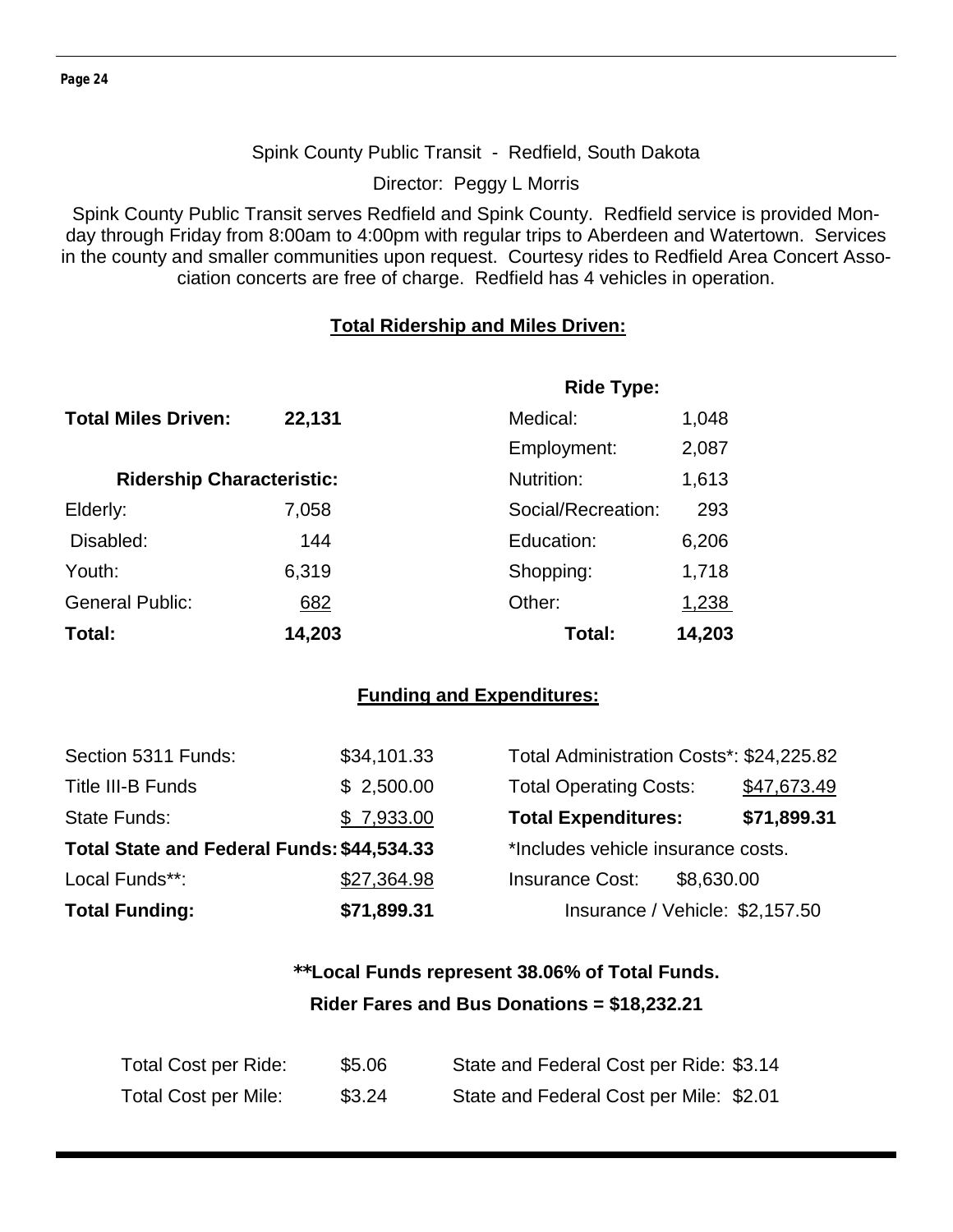#### Standing Rock Public Transportation - Fort Yates, North Dakota

Director: Pamela Ternes

Standing Rock Public Transportation currently operates 8 routes with services provided to the following communities: Mobridge, Wakpala, Kenel, Little Eagle, Bullhead, Bear Soldier South and McLaughlin in South Dakota and Fort Yates, Porcupine, Selfridge, Prairie Knights Casino and Mandan in North Dakota. Standing Rock Public Transportation has 1 vehicle in operation

## **Total Ridership and Miles Driven:**

|                                  |         | <b>Ride Type:</b>  |       |
|----------------------------------|---------|--------------------|-------|
| <b>Total Miles Driven:</b>       | 121,697 | Medical:           | O     |
|                                  |         | Employment:        | 8,194 |
| <b>Ridership Characteristic:</b> |         | Nutrition:         | O     |
| Elderly:                         | 3       | Social/Recreation: | 16    |
| Disabled:                        | 100     | Education:         | 779   |
| Youth:                           | 643     | Shopping:          | 0     |
| <b>General Public:</b>           | 8,243   | Other:             |       |
| Total:                           | 8,989   | Total:             | 8,989 |

## **Funding and Expenditures:**

| Section 5311 Funds:                        |   | \$55,575.30  | Total Administration Costs*: \$27,386.00 |            |              |
|--------------------------------------------|---|--------------|------------------------------------------|------------|--------------|
| Title III-B Funds                          | S | 0            | <b>Total Operating Costs:</b>            |            | \$90,356.00  |
| State Funds:                               |   | \$6,627.00   | <b>Total Expenditures:</b>               |            | \$117,742.00 |
| Total State and Federal Funds: \$62,202.30 |   |              | *Includes vehicle insurance costs.       |            |              |
| Local Funds**:                             |   | \$55,539.70  | <b>Insurance Cost:</b>                   | \$6,936.00 |              |
| <b>Total Funding:</b>                      |   | \$117,742.00 | Insurance / Vehicle: \$6,936.00          |            |              |

## **\*\*Local Funds represent 47.17% of Total Funds. Rider Fares and Bus Donations = \$15,335.00**

| Total Cost per Ride:        | \$13.10 | State and Federal Cost per Ride: \$6.92 |
|-----------------------------|---------|-----------------------------------------|
| <b>Total Cost per Mile:</b> | \$0.97  | State and Federal Cost per Mile: \$0.51 |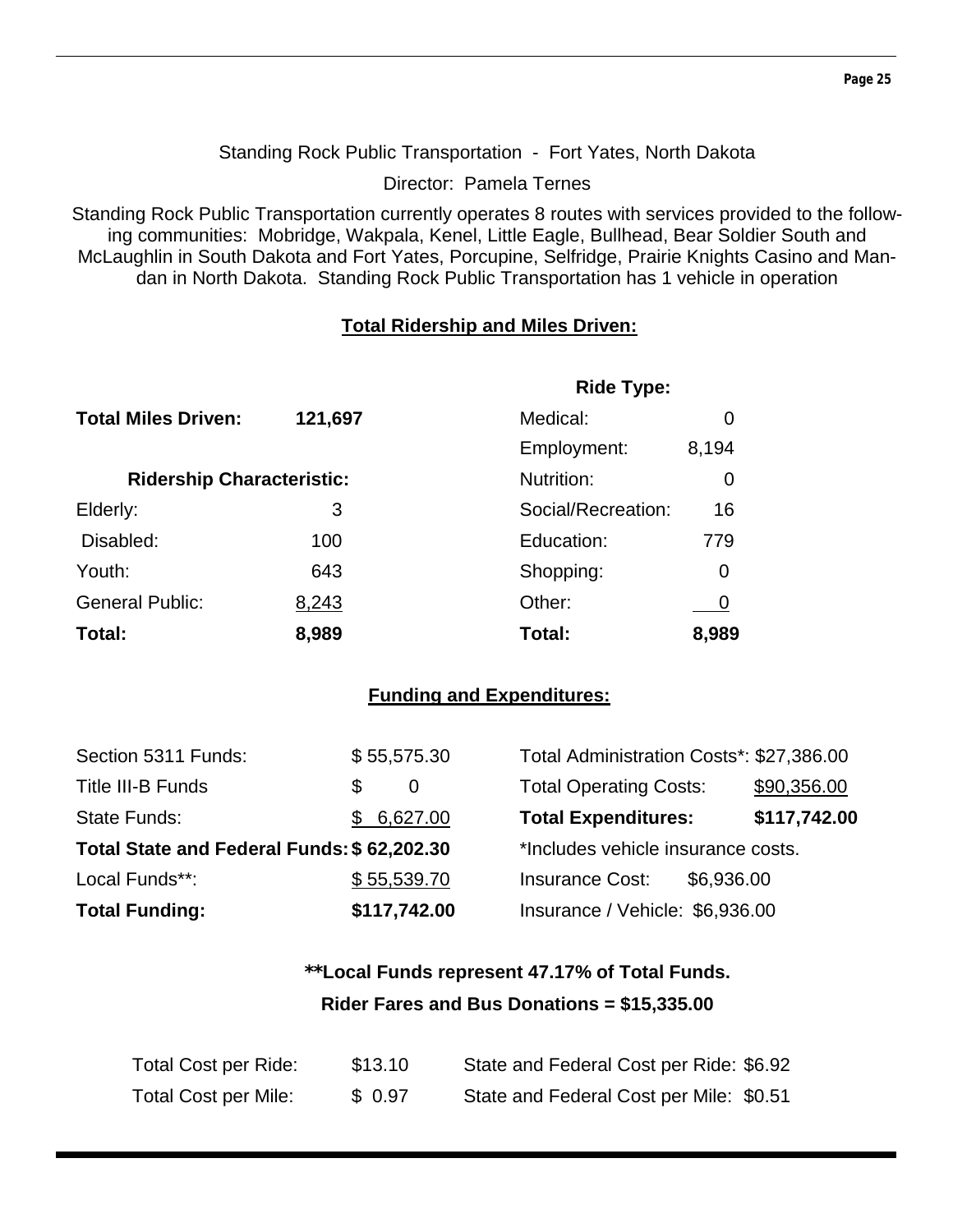#### Vermillion Public Transit - Vermillion, South Dakota

Director: Barb Ballensky

Vermillion Public Transit serves Vermillion and the surrounding area. Service is provided upon request. Vermillion Public Transit has 9 vehicles in operation.

#### **Total Ridership and Miles Driven:**

|                                  |        | <b>Ride Type:</b>  |                |
|----------------------------------|--------|--------------------|----------------|
| <b>Total Miles Driven:</b>       | 93,758 | Medical:           | 2,736          |
|                                  |        | Employment:        | 17,273         |
| <b>Ridership Characteristic:</b> |        | Nutrition:         | 2,514          |
| Elderly:                         | 7,522  | Social/Recreation: | 6,997          |
| Disabled:                        | 29,318 | Education:         | 4,391          |
| Youth:                           | 5,829  | Shopping:          | 25,350         |
| <b>General Public:</b>           | 16,562 | Other:             | $\overline{0}$ |
| Total:                           | 59,261 | Total:             | 59,261         |

## **Funding and Expenditures:**

| Section 5311 Funds:                         | \$87,136.44  | Total Administration Costs*: \$36,865.59 |              |
|---------------------------------------------|--------------|------------------------------------------|--------------|
| Title III-B Funds                           | \$15,471.00  | <b>Total Operating Costs:</b>            | \$153,003.22 |
| <b>State Funds:</b>                         | \$12,058.00  | <b>Total Expenditures:</b>               | \$189,868.81 |
| Total State and Federal Funds: \$114,665.44 |              | *Includes vehicle insurance costs.       |              |
| Local Funds**:                              | \$75,203.37  | <b>Insurance Cost:</b><br>\$9,225.17     |              |
| <b>Total Funding:</b>                       | \$189,868.81 | Insurance / Vehicle: \$1,025.02          |              |

## **\*\*Local Funds represent 39.61% of Total Funds. Rider Fares and Bus Donations = \$13,730.91**

| Total Cost per Ride:        | \$3.20 | State and Federal Cost per Ride: \$1.93 |
|-----------------------------|--------|-----------------------------------------|
| <b>Total Cost per Mile:</b> | \$2.03 | State and Federal Cost per Mile: \$1.22 |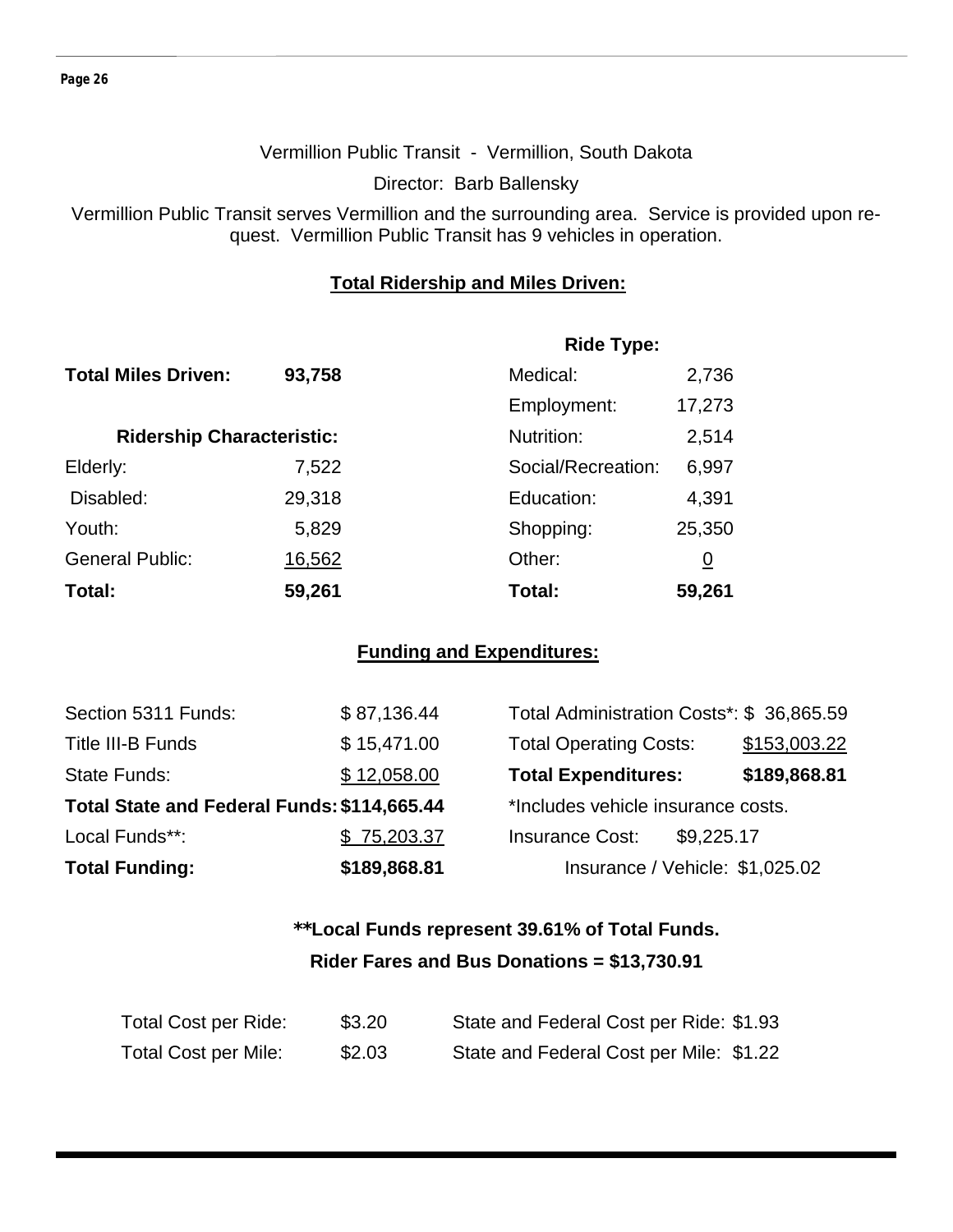## Watertown Area Transit - Watertown, South Dakota

Director: Don Walder

Watertown Area Transit serves Watertown and Codington County. Watertown service hours are Monday through Friday from 6:00am to 6:30pm, and Saturday from 8:30am to 4:30pm. Service in the county and smaller communities is provided upon request. Watertown Area Transit has 5 vehicles in operation.

## **Total Ridership and Miles Driven:**

|                                  |        | <b>Ride Type:</b>  |          |
|----------------------------------|--------|--------------------|----------|
| <b>Total Miles Driven:</b>       | 63,449 | Medical:           | 3,145    |
|                                  |        | Employment:        | 21,521   |
| <b>Ridership Characteristic:</b> |        | Nutrition:         | 1,187    |
| Elderly:                         | 13,239 | Social/Recreation: | 4,501    |
| Disabled:                        | 15,083 | Education:         | 4,564    |
| Youth:                           | 4,467  | Shopping:          | 4,223    |
| <b>General Public:</b>           | 6,352  | Other:             | <u>0</u> |
| Total:                           | 39,141 | Total:             | 39,141   |

## **Funding and Expenditures:**

| <b>Total Funding:</b>                       | \$189,971.93 | Insurance / Vehicle: \$3,115.30          |              |
|---------------------------------------------|--------------|------------------------------------------|--------------|
| Local Funds**:                              | \$88,305.46  | <b>Insurance Cost:</b><br>\$15,576.50    |              |
| Total State and Federal Funds: \$101,666.47 |              | *Includes vehicle insurance costs.       |              |
| <b>State Funds:</b>                         | \$14,680.00  | <b>Total Expenditures:</b>               | \$189,971.93 |
| <b>Title III-B Funds</b>                    | \$9,259.91   | <b>Total Operating Costs:</b>            | \$133,188.33 |
| Section 5311 Funds:                         | \$77,726.56  | Total Administration Costs*: \$56,783.60 |              |

## **\*\*Local Funds represent 46.48% of Total Funds. Rider Fares and Bus Donations = \$39,439.93**

| Total Cost per Ride:        | \$4.85 | State and Federal Cost per Ride: \$2.60 |
|-----------------------------|--------|-----------------------------------------|
| <b>Total Cost per Mile:</b> | \$2.99 | State and Federal Cost per Mile: \$1.60 |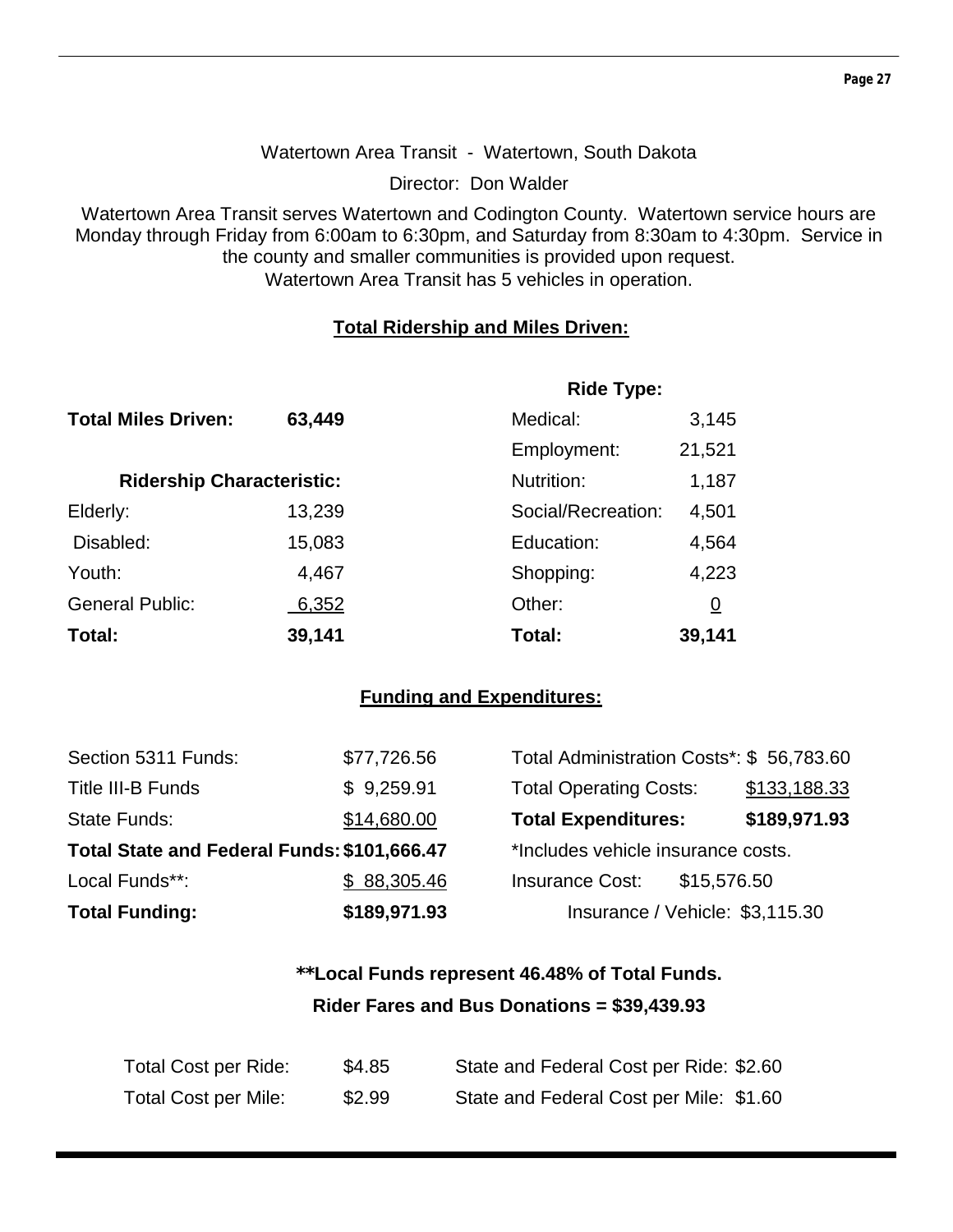## West River Transit Authority - Spearfish, South Dakota

Director: Barb Cline

West River Transit Authority serves Spearfish and Lawrence, Meade, Custer, Fall River and Butte Counties. Spearfish service is Monday through Saturday. Service in the counties and smaller communities is provided upon request. West River Transit Authority has 24 vehicles in operation.

#### **Total Ridership and Miles Driven:**

|                                  |         | <b>Ride Type:</b>  |        |
|----------------------------------|---------|--------------------|--------|
| <b>Total Miles Driven:</b>       | 269,030 | Medical:           | 18,695 |
|                                  |         | Employment:        | 17,155 |
| <b>Ridership Characteristic:</b> |         | Nutrition:         | 10,894 |
| Elderly:                         | 50,820  | Social/Recreation: | 10,180 |
| Disabled:                        | 12,563  | Education:         | 18,676 |
| Youth:                           | 19,472  | Shopping:          | 9,426  |
| <b>General Public:</b>           | 8,710   | Other:             | 6,539  |
| Total:                           | 91,565  | Total:             | 91,565 |

## **Funding and Expenditures:**

| Section 5311 Funds:                         | \$216,576.79 | Total Administration Costs*: \$161,346.86 |              |
|---------------------------------------------|--------------|-------------------------------------------|--------------|
| Title III-B Funds                           | \$60,948.41  | <b>Total Operating Costs:</b>             | \$425,169.19 |
| <b>State Funds:</b>                         | \$31,555.00  | <b>Total Expenditures:</b>                | \$586,516.05 |
| Total State and Federal Funds: \$309,080.20 |              | *Includes vehicle insurance costs.        |              |
| Local Funds**:                              | \$277,435.85 | <b>Insurance Cost:</b><br>\$46,411.00     |              |
| <b>Total Funding:</b>                       | \$586,516.05 | Insurance / Vehicle: \$1,933.79           |              |

## **\*\*Local Funds represent 47.30% of Total Funds. Rider Fares and Bus Donations = \$32,558.44**

| Total Cost per Ride:        | \$6.41 | State and Federal Cost per Ride: \$3.38 |
|-----------------------------|--------|-----------------------------------------|
| <b>Total Cost per Mile:</b> | \$2.18 | State and Federal Cost per Mile: \$1.15 |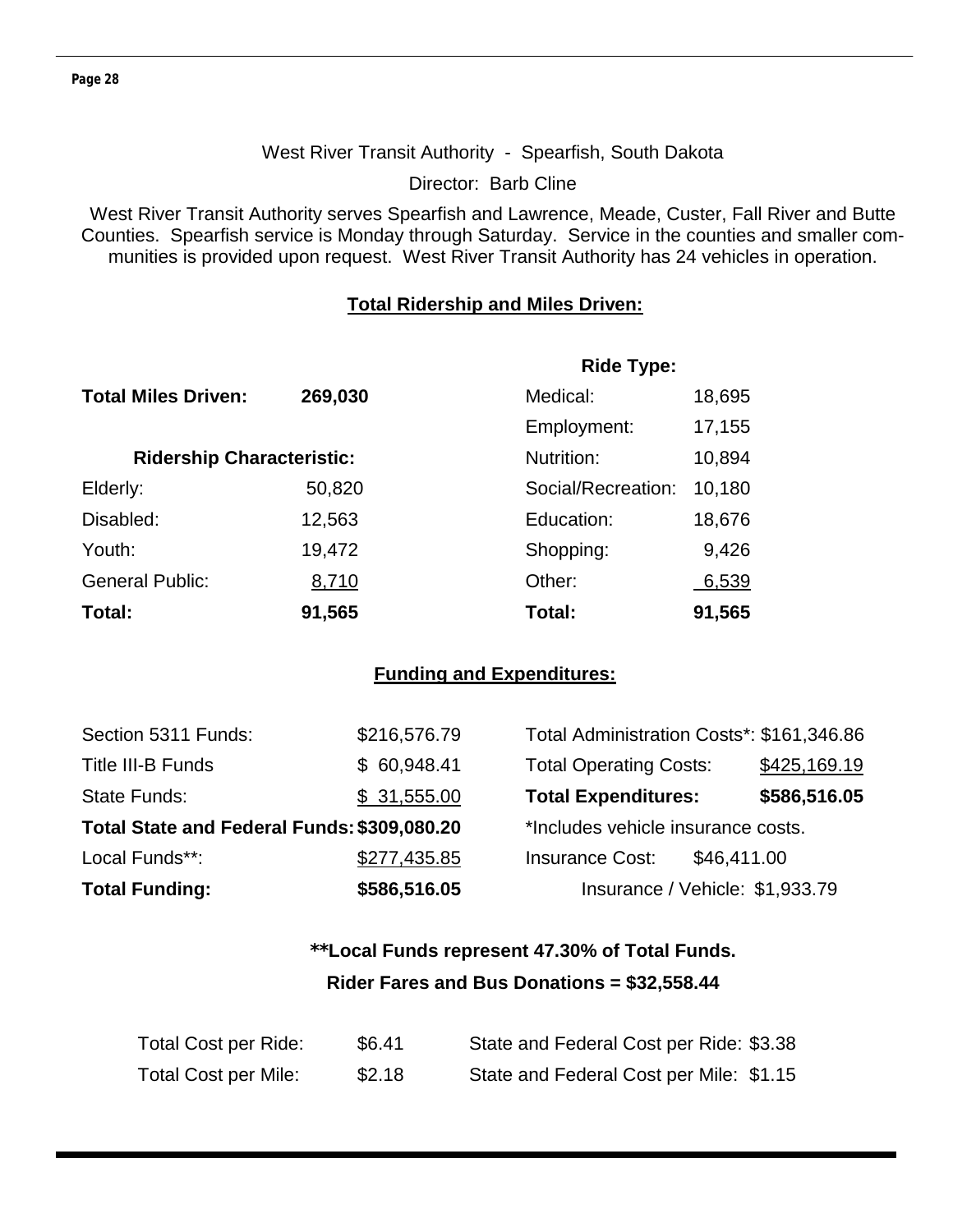## Yankton Transit - Yankton, South Dakota Director: Winnie Jo Jons Yankton Transit serves the City of Yankton. Service is provided upon request. Yankton Transit has 13 vehicles in operation.

## **Total Ridership and Miles Driven:**

|                                  |         | <b>Ride Type:</b>  |        |
|----------------------------------|---------|--------------------|--------|
| <b>Total Miles Driven:</b>       | 136,622 | Medical:           | 14,865 |
|                                  |         | Employment:        | 21,182 |
| <b>Ridership Characteristic:</b> |         | Nutrition:         | 7,586  |
| Elderly:                         | 9,934   | Social/Recreation: | 6,006  |
| Disabled:                        | 36,665  | Education:         | 38,344 |
| Youth:                           | 37,977  | Shopping:          | 2,043  |
| <b>General Public:</b>           | 9,567   | Other:             | 4,117  |
| Total:                           | 94,143  | Total:             | 94,143 |

## **Funding and Expenditures:**

| Section 5311 Funds:                         | \$107,565.03 | Total Administration Costs*: \$47,821.07 |              |
|---------------------------------------------|--------------|------------------------------------------|--------------|
| Title III-B Funds                           | \$13,867.00  | <b>Total Operating Costs:</b>            | \$232,834.41 |
| <b>State Funds:</b>                         | \$22,243.00  | <b>Total Expenditures:</b>               | \$280,655.48 |
| Total State and Federal Funds: \$143,675.03 |              | *Includes vehicle insurance costs.       |              |
| Local Funds**:                              | \$136,980.45 | <b>Insurance Cost:</b><br>\$15,499.75    |              |
| <b>Total Funding:</b>                       | \$280,655.48 | Insurance / Vehicle: \$1,192.28          |              |

## **\*\*Local Funds represent 48.80% of Total Funds. Rider Fares and Bus Donations = \$50,731.43**

| Total Cost per Ride: | \$2.98 | State and Federal Cost per Ride: \$1.53 |
|----------------------|--------|-----------------------------------------|
| Total Cost per Mile: | \$2.05 | State and Federal Cost per Mile: \$1.05 |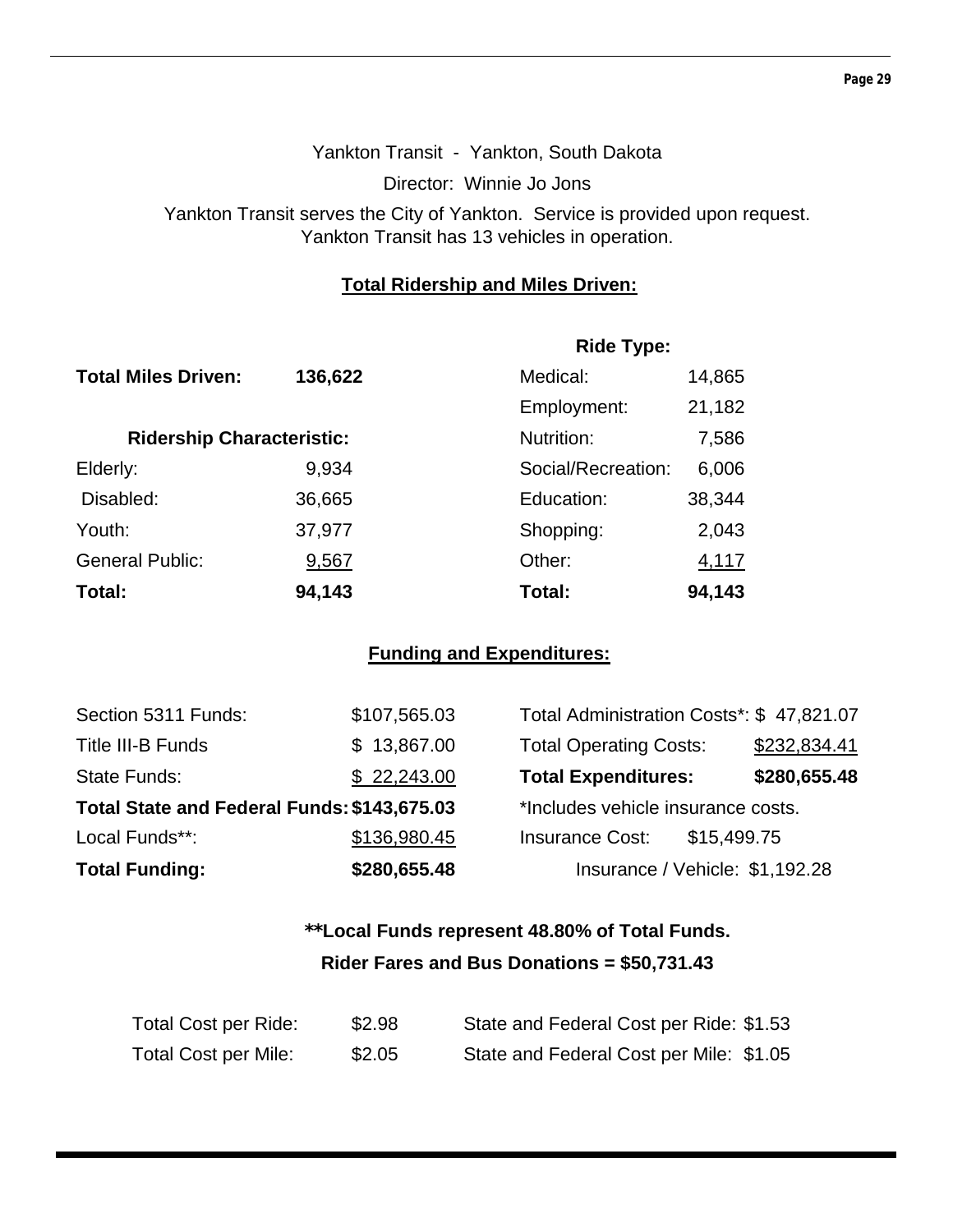## **Other Transit Program Statistics**

## **FTA Section 5311 Rural Technical Assistance Program (RTAP)**

RTAP funds are used to provide training and technical assistance to rural transit operators and their drivers. In FY2005, South Dakota received \$76,582 in RTAP funds.

## **FTA Section 5303 Urban Transit Planning Program**

Contracts issued to the Sioux Falls and Rapid City Metropolitan Planning Organizations (MPOs) to conduct transit planning studies in FY05 were:

Rapid City **\$80,952** Sioux Falls \$91,189

## **South Dakota Public and Specialized Transportation Assistance Fund**

State funds are granted to transit organizations which first had obtained Federal Transit grants. These State dollars help meet the local matching fund requirements of the Federal grants.

| Section 5307 Urban Transit Operators | \$75,000.00  |
|--------------------------------------|--------------|
| Section 5311 Rural Transit Operators | \$429,000.00 |

## **CY 2005 Drug and Alcohol Testing for Section 5311 Rural Public Transit Agencies**

Federal laws required Section 5311 Rural Public Transportation operators to conduct drug and alcohol testing of safety-sensitive employees starting in 1996. Six types of testing were required: pre-employment, random selection, post accident, reasonable suspicion, return-to-duty after testing positive, and follow-up testing on persons who previously tested positive. In South Dakota, only pre-employment and random testing was required during CY2005.

|                                |                      | <b>Negative for</b> | <b>Positive for</b> |
|--------------------------------|----------------------|---------------------|---------------------|
|                                | # Conducted in CY 05 | Drugs / Alcohol     | Drugs / Alcohol     |
| <b>Pre-Employment</b>          | 85                   | 85                  | 0                   |
| <b>Random Selection</b>        | 173                  | 173                 | $\boldsymbol{0}$    |
| <b>Post Accident</b>           | 5                    | 5                   | $\boldsymbol{0}$    |
| Reasonable<br><b>Suspicion</b> | 0                    | $\boldsymbol{0}$    | $\boldsymbol{0}$    |
| <b>Return to Duty</b>          | 0                    | $\boldsymbol{0}$    | $\boldsymbol{0}$    |
| <b>Follow-Up</b>               | 0                    | 0                   | $\boldsymbol{0}$    |